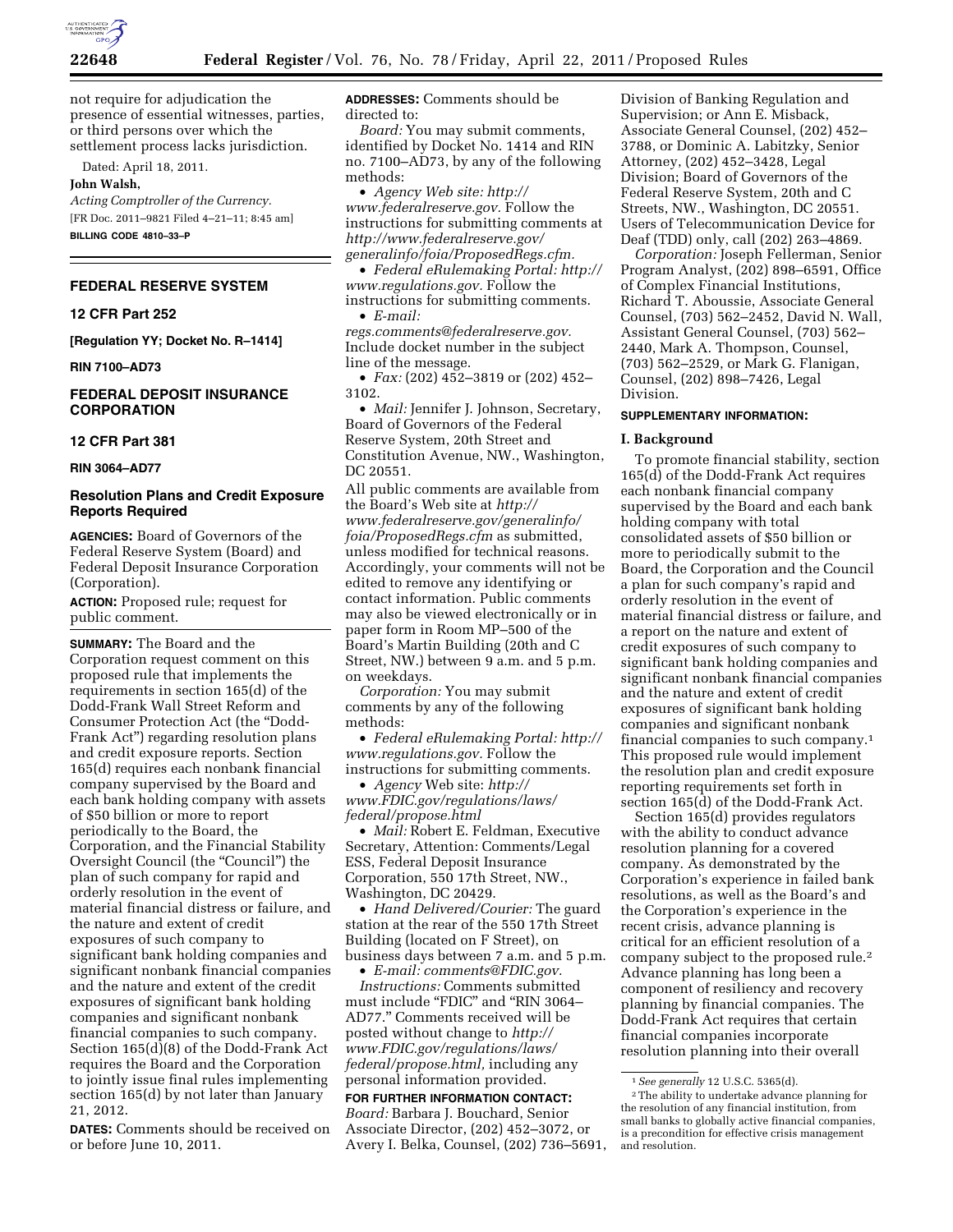business planning processes. In preparing for an orderly liquidation of a financial company under Title II of the Dodd-Frank Act, the Corporation will have access to the information included in such company's resolution plan. Advance knowledge of and access to this information will be a vital element in the Corporation's resolution planning for such a company. The resolution plan will help regulators to better understand a firm's business and how that entity may be resolved, and will also enhance the regulators' understanding of foreign operations in an effort to develop a comprehensive and coordinated

resolution strategy for a cross-border

firm. The Dodd-Frank Act requires each company covered by the proposed rule to produce a resolution plan, or ''living will," that includes information regarding the manner and extent to which any insured depository institution affiliated with the company is adequately protected from risks arising from the activities of any nonbank subsidiaries of the company; full descriptions of the ownership structure, assets, liabilities, and contractual obligations of the company; identification of the cross-guarantees tied to different securities; identification of major counterparties; a process for determining to whom the collateral of the company is pledged; and any other information that the Board and the Corporation jointly require by rule or order.3 The proposed rule would require a strategic analysis by the covered company of how it can be resolved under Title 11 of the U.S. Code (the ''Bankruptcy Code'') in a way that would not pose systemic risk to the financial system. In doing so, the company must map its business lines to material legal entities and provide integrated analyses of its corporate structure; credit and other exposures; funding, capital and cash flows; the domestic and foreign jurisdictions in which it operates; and its supporting information systems for core business lines and critical operations. The credit exposure reports required by the statute will also provide important information critical to ongoing risk management and advance planning processes by identifying the company's significant credit exposures and other key information across the entity and its related entities.

## **II. Overview of Proposed Rule**

Section 165(d)(8) of the Dodd-Frank Act requires the Board and the Corporation to jointly issue rules implementing the provisions of section

165(d) of the Dodd-Frank Act.4 The proposed rule applies to each ''Covered Company'', which term includes any bank holding company with \$50 billion or more in total consolidated assets, as determined based on the average of the company's four most recent Consolidated Financial Statements for Bank Holding Companies as reported on the Federal Reserve's FR Y–9C. It also includes any foreign bank or company that is or is treated as a bank holding company under section 8(a) of the International Banking Act of 1978 5 and that had \$50 billion or more in total consolidated assets, as determined based on the foreign bank's or company's most recent annual or, as applicable, the average of the four most recent quarterly Capital and Asset Reports for Foreign Banking Organizations as reported on the Federal Reserve's Form FR Y–7Q. In addition, a ''Covered Company'' includes any nonbank financial company that the Council has determined under section 113 of the Dodd-Frank Act must be supervised by the Board and for which such determination is in effect.

The Dodd-Frank Act requires that, in applying the requirements of section 165(d) to any foreign nonbank financial company supervised by the Board or any foreign-based bank holding company, the Board give due regard to the principle of national treatment and equality of competitive opportunity, and to take into account the extent to which the foreign financial company is subject on a consolidated basis to home country standards that are comparable to those applied to financial companies in the United States.6

The proposed rule requires that each Covered Company periodically submit to the Board and Corporation (i) a plan for the rapid and orderly resolution of the Covered Company under the Bankruptcy Code in the event of material financial distress at or failure of the Covered Company (''Resolution Plan''); and (ii) a report on the nature and extent to which the Covered Company has credit exposure to other significant nonbank financial companies and significant bank holding companies and on the nature and extent to which other significant nonbank financial companies and significant bank holding companies have credit exposure to the Covered Company (''Credit Exposure Report''). The proposal would establish rules and requirements regarding the submission and content of a Resolution Plan and a Credit Exposure Report, as

well as procedures and standards for review by the Board and Corporation of a Resolution Plan. The Board would make such reports available to the Council upon request.

# *Section-by-Section Analysis*

*Definitions.* Section \_\_\_\_\_\_\_.2 of the proposed rule defines certain terms, including "rapid and orderly resolution," "material financial distress," "core business lines," "critical operations'' and ''material entities,'' which are key definitions in the proposed rule.

''Rapid and orderly resolution'' means a reorganization or liquidation of the Covered Company (or, in the case of a Covered Company that is incorporated or organized in a jurisdiction other than the United States, the subsidiaries and operations of such foreign company that are domiciled in the United States) under the Bankruptcy Code that can be accomplished within a reasonable period of time and in a manner that substantially mitigates the risk that the failure of the Covered Company would have serious adverse effects on financial stability in the United States.7 Under the proposed rule each Resolution Plan submitted should provide for the rapid and orderly resolution of the Covered Company.

''Material financial distress'' with regard to a Covered Company means that: (i) The Covered Company has incurred, or is likely to incur, losses that will deplete all or substantially all of its capital, and there is no reasonable prospect for the company to avoid such depletion; (ii) the assets of the Covered Company are, or are likely to be, less than its obligations to creditors and others; or (iii) the Covered Company is, or is likely to be, unable to pay its obligations (other than those subject to a bona fide dispute) in the normal course of business.

Under the proposed rule, each Resolution Plan submitted should provide for the rapid and orderly resolution of the Covered Company in the event of material financial distress or failure of the Covered Company. The Resolution Plan also should take into consideration that the event of material financial distress may be idiosyncratic or may occur at a time when financial markets, or other significant companies, are also under stress.

"Core business lines" means those business lines, including associated operations, services, functions and support that, in the firm's view, upon

<sup>3</sup>*See* 12 U.S.C. 5365(d)(1).

<sup>4</sup> 12 U.S.C. 5365(d)(8).

<sup>5</sup> 12 U.S.C. 3106(a).

<sup>6</sup> 12 U.S.C. 5365(b)(2).

<sup>7</sup> If an entity is subject to an insolvency regime other than the Bankruptcy Code, the analysis should be in reference to that applicable regime.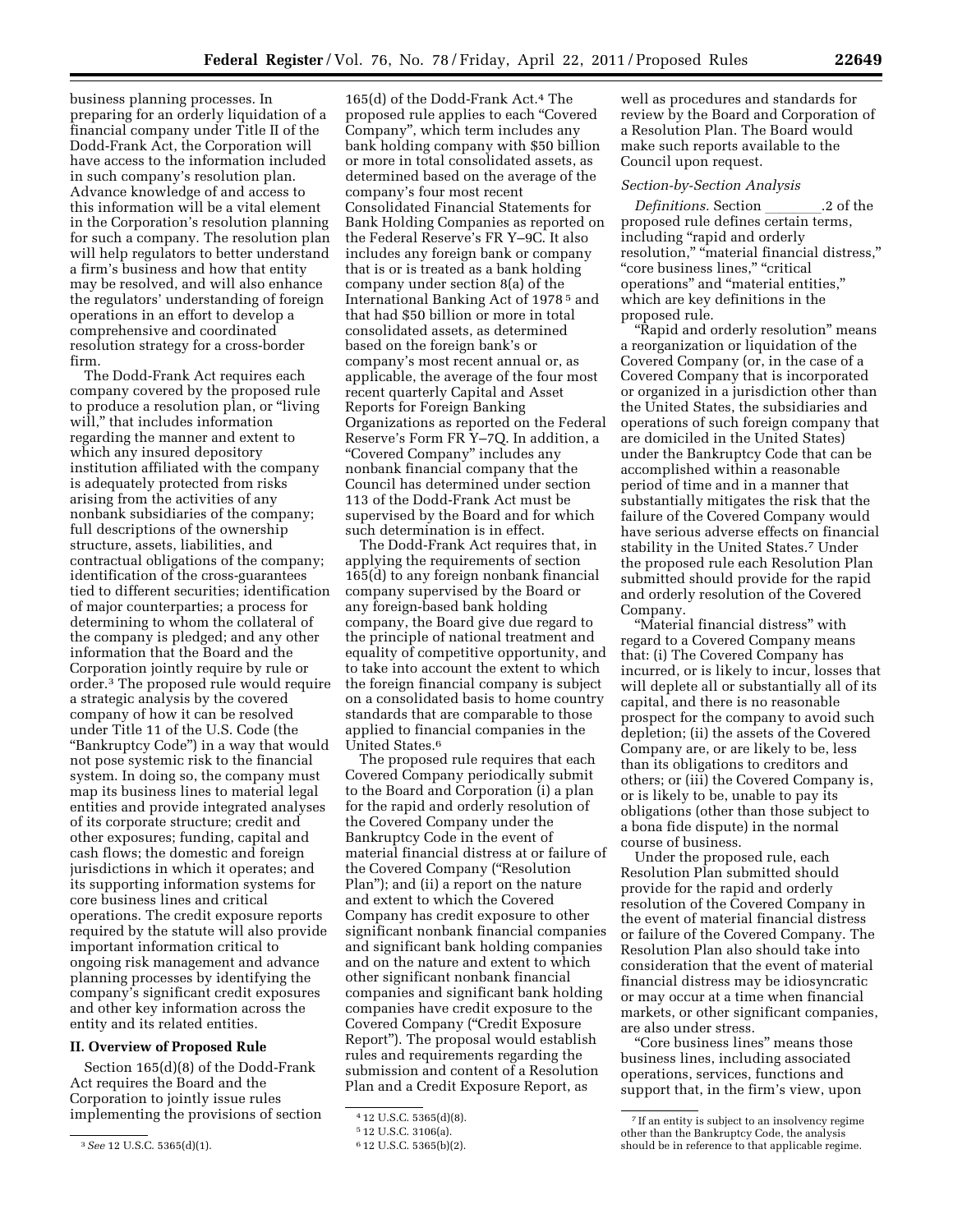failure would result in a material loss of revenue, profit, or franchise value. The Resolution Plan should address how the resolution of the Covered Company will affect the core business lines.

''Critical operations'' are those operations, including associated services, functions and support that, in the view of the Covered Company or as jointly directed by the Board and the Corporation, upon a failure of, or discontinuance of such operations, would likely result in a disruption to the U.S. economy or financial markets. The Resolution Plan should address and provide for the continuation and funding of critical operations.

"Material entity" means a subsidiary or foreign office of the Covered Company that is significant to the activities of a critical operation or core business line.

*Resolution Plan required.* Section \_\_\_\_\_\_\_\_.3 of the proposed rule requires<br>each Covered Company to submit a Resolution Plan within 180 days of the effective date of the final rule, or within 180 days of such later date as the company becomes a Covered Company.

The proposed rule specifies the minimum content of a Resolution Plan. The Board and the Corporation recognize that plans will vary by company and, in their evaluation of plans, will take into account variances among companies in their core business lines, critical operations, foreign operations, capital structure, risk, complexity, financial activities (including the financial activities of their subsidiaries), size and other relevant factors.

After the initial Resolution Plan is submitted, each Covered Company would be required to submit a new Resolution Plan no later than 90 days after the end of each calendar year.

A Covered Company would be required to file an updated Resolution Plan within a time period specified by the Board and the Corporation, but no later than 45 days after any event, occurrence, change in conditions or circumstances or change which results in, or could reasonably be foreseen to have, a material effect on the Resolution Plan of the Covered Company. An update should describe the event, any material effects that the event may have on the Resolution Plan and any actions the Covered Company has taken or will take to address such material effects.

Material changes may include, but are not limited to, any of the following—

(i) A significant acquisition, or series of such acquisitions, by the Covered Company;

(ii) A significant sale, other divestiture, or series of such

transactions, by the Covered Company; (iii) A discontinuation of the business of, or dissipation of the assets of the Covered Company, a material entity, core business line or critical operation;

(iv) The bankruptcy, insolvency of a material entity;

(v) A material reorganization of the Covered Company;

(vi) The loss of a material servicing subsidiary or material servicing contract;

(vii) The unavailability or loss of a significant correspondent or counterparty relationship, source of funding or liquidity utilized by the Covered Company, a material entity, a core business line or critical operation;

(viii) The transfer or relocation of 5 percent or more of the total consolidated United States (domestic) assets of the Covered Company to a location(s) outside of the United States;

(ix) A reduction in the market capitalization or book value of the consolidated capital of 5 percent or more of the Covered Company as of the end of the previous calendar yearend; or

(x) The transfer, termination, suspension or revocation of any material license or other regulatory authorization required to conduct a core business line or critical operation.

The Board and the Corporation jointly may waive a requirement that a Covered Company file an update of a Resolution Plan. The Board and the Corporation jointly may also require an update for any other reason, more frequent submissions or updates, and may extend the time period that a Covered Company has to submit its Resolution Plan or update.

The board of directors of the Covered Company would be required to approve the initial and each annual Resolution Plan filed. In the case of a foreign-based Covered Company, a delegee of the board of the directors of such organization may approve the initial Resolution Plan and any updates to a Resolution Plan.

*Informational Content of a Resolution Plan.* Section \_\_\_\_\_\_\_.4 of the proposed rule sets forth the minimum informational content requirements of a Resolution Plan. A Covered Company that is domiciled in the United States would be required to provide information with regard to both its U.S. operations and its foreign operations. A foreign-based Covered Company would be required to provide information regarding its U.S. operations, an explanation of how resolution planning for its U.S. operations is integrated into the foreign-based Covered Company's

overall contingency planning process, and information regarding the interconnections and interdependencies among its U.S. operations and its foreign-based operations.

Each Resolution Plan would be required to contain an executive summary, a strategic analysis of the plan's components, a description of the Covered Company's corporate governance structure for resolution planning, information regarding the Covered Company's overall organizational structure and related information, information regarding the Covered Company's management information systems, a description of interconnections and interdependencies among the Covered Company and its material entities, and supervisory and regulatory information.

The executive summary should summarize the key elements of the Covered Company's strategic plan, material changes from the most recently filed plan, and any actions taken by the Covered Company to improve the effectiveness of the Resolution Plan or remediate or otherwise mitigate any material weaknesses or impediments to the effective and timely execution of the plan.

The strategic analysis of how the resolution plan can be implemented to facilitate a rapid and orderly resolution is the foundation for any credible plan. The strategic analysis should describe the Covered Company's critical thinking detailing how, in practice, it could be resolved under the Bankruptcy Code. As a result, the strategic analysis should include the analytical support for the plan, its key assumptions, including any assumptions made concerning the economic or financial conditions that would be present at the time the Covered Company sought to implement such plan. The strategic analysis should include detailed information as to how, in the event of material financial distress or failure of the Covered Company, a reorganization or liquidation of the Covered Company (or, in the case of a Covered Company that is incorporated or organized in a jurisdiction other than the United States, the subsidiaries and operations of such foreign company that are domiciled in the United States) under the Bankruptcy Code could be accomplished within a reasonable period of time and in a manner that substantially mitigates the risk that the failure of the Covered Company would have serious adverse effects on financial stability in the United States. The strategic analysis of the Covered Company's resolution plan must also identify the range of specific actions to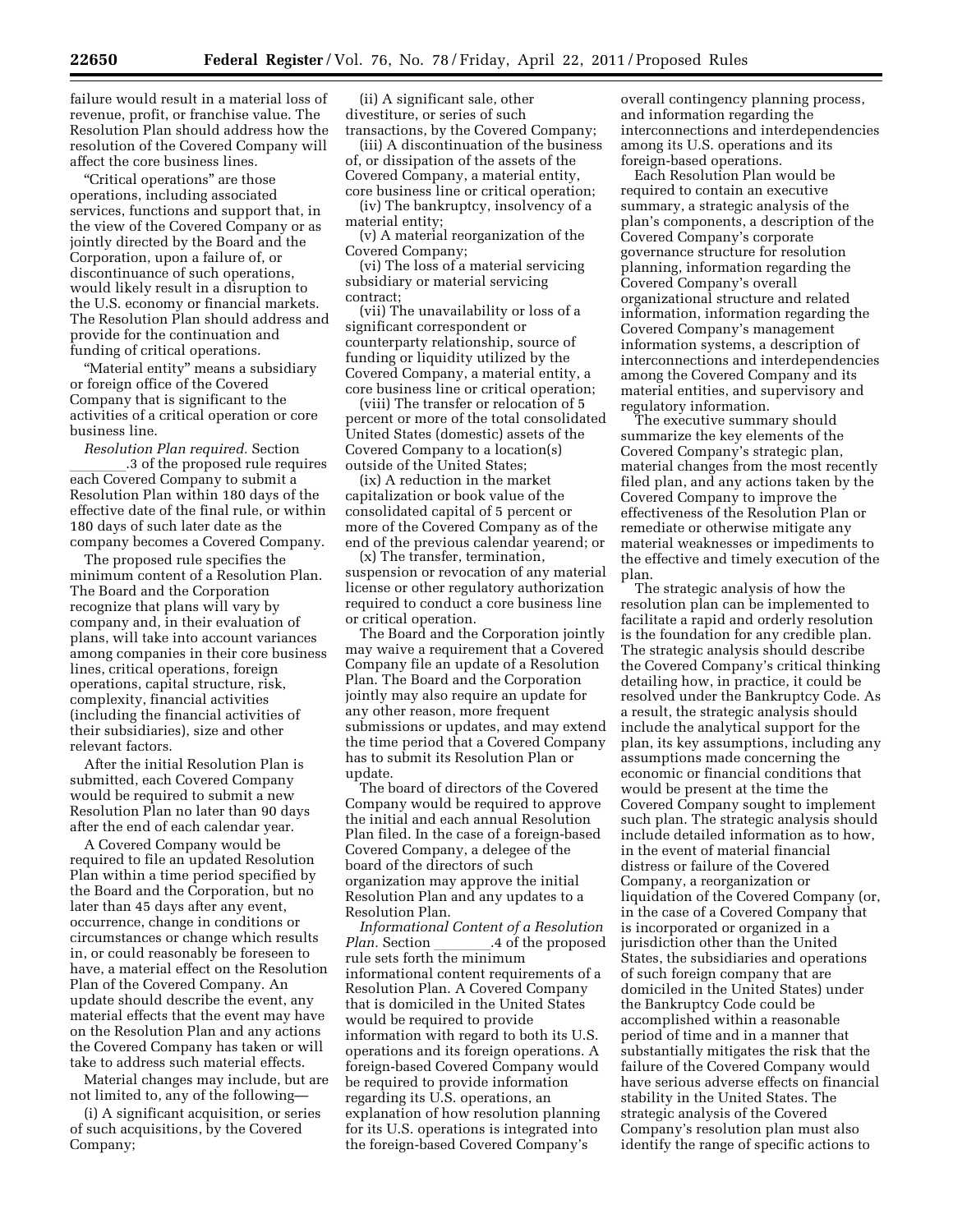be taken by the Covered Company to facilitate a rapid and orderly resolution of the Covered Company, its material entities, critical operations and core business lines in the event of material financial distress or failure of the Covered Company.

Funding, liquidity, support functions, and other resources, including capital resources, should be identified and mapped to the Covered Company's material entities, core business lines and critical operations. The Covered Company's strategy for maintaining and funding the critical operations and core business lines in an environment of material financial distress and in the implementation and execution of its resolution plan should be provided and mapped to its material entities. The Covered Company's strategic analysis should demonstrate how such resources would be utilized to facilitate an orderly resolution in an environment of material financial distress. The Covered Company should also provide its strategy in the event of a failure or discontinuation of a material entity, core business line or critical operation, and the actions that will be taken by the Covered Company to prevent or mitigate any adverse effects of such failure or discontinuation on the financial stability of the company and the United States. In addition, a Covered Company would be required to provide its strategy for ensuring that any insured depository institution subsidiary will be adequately protected from risks arising from the activities of any nonbank subsidiaries of the Covered Company (other than those that are subsidiaries of an insured depository institution).

The analytical mapping of the core business lines and critical operations of the Covered Company and the mapping of funding, liquidity, critical service support, and other resources to legal entities should demonstrate how those core business lines and critical operations could be resolved and transferred to potential acquirers. This analysis should demonstrate how these critical elements of the business operations could survive in an environment of material financial distress as well as the failure or insolvency of one or more entities within the Covered Company. This is particularly important for internal as well as external service level agreements that provide the business services essential for continued operation of the Covered Company's core business lines and critical operations.

The description of the Covered Company's corporate governance structure for resolution planning should include information regarding how

resolution planning is integrated into the corporate governance structure and processes of the Covered Company, and identify the senior management official that is primarily responsible for overseeing the development, maintenance, implementation, and filing of the Resolution Plan and for the Covered Company's compliance with the proposed rule. The requirements in the proposed rule are minimums and the size of the corporate governance structure is expected to vary based upon the size and complexity of the Covered Company. For the largest and most complex companies, it may be necessary to establish a central planning function that is headed by a senior management official. Such official would report to the Chief Risk Officer or Chief Executive Officer and periodic reports on resolution planning would be made to the Covered Company's board of directors.

The information regarding the Covered Company's overall organization structure and related information should include a hierarchical list of all material entities, jurisdictional and ownership information. This information should be mapped to core business lines and critical operations. An unconsolidated balance sheet for the Covered Company and a consolidating schedule for all entities that are subject to consolidation should be provided. The Resolution Plan should include information regarding material assets, liabilities, derivatives, hedges, capital and funding sources and major counterparties. Material assets and liabilities should be mapped to material entities along with location information. An analysis of whether the bankruptcy of a major counterparty would likely have an adverse effect on and result in the material financial distress or failure of the Covered Company should also be included. Trading, payment, clearing and settlement systems utilized by the Covered Company should be identified. The Covered Company would not need to identify trading, payment, clearing and settlement systems that are immaterial in resolution planning, such as a local check clearing house.

For a Covered Company with foreign operations, the plan should identify the extent of the risks related to its foreign operations and the Covered Company's strategy for addressing such risks. These elements of the Resolution Plan should take into consideration, and address through practical responses, the complications created by differing national laws, regulations, and policies. This analysis should include a mapping of core business lines and critical operations to legal entities operating or

with assets, liabilities, operations, or service providers in foreign jurisdictions. The continued ability to maintain core business lines and critical operations in these foreign jurisdictions during material financial distress and insolvency proceedings should be evaluated and practical steps identified to address weaknesses or vulnerabilities.

The proposed rule requires the Covered Company to provide information regarding the management information systems supporting its core business lines and critical operations, including information regarding the legal ownership of such systems as well as associated software, licenses, or other associated intellectual property. The analysis and practical steps that are identified by the Covered Company should address the continued availability of the key management information systems that support core business lines and critical operations both within the United States and in foreign jurisdictions.

The proposed rule also requires the Covered Company to provide a description of interconnections and interdependencies among the Covered Company and its material entities and affiliates, and among the critical operations and core business lines of the Covered Company that, if disrupted, would materially affect the funding or operations of the Covered Company, its material entities, or its critical operations or core business lines. As noted above, the continued availability of key services and supporting business operations to core business lines and critical operations in an environment of material financial distress and after insolvency should be a focus of resolution planning. Steps to ensure that service level agreements for such services, whether provided by internal or external service providers, survive insolvency should be demonstrated in the Resolution Plan.

The plan should identify the Covered Company's supervisory authorities and regulators, including information identifying any foreign agency or authority with significant supervisory authority over material foreign-based subsidiaries or operations.

The proposed rule requires the Resolution Plan to include a description of the Covered Company's processes and systems to collect, maintain, and report the information and other data underlying the Resolution Plan. The Resolution Plan should identify any deficiencies in such processes and systems and discuss plans to remedy such deficiencies. The Covered Company should, within a reasonable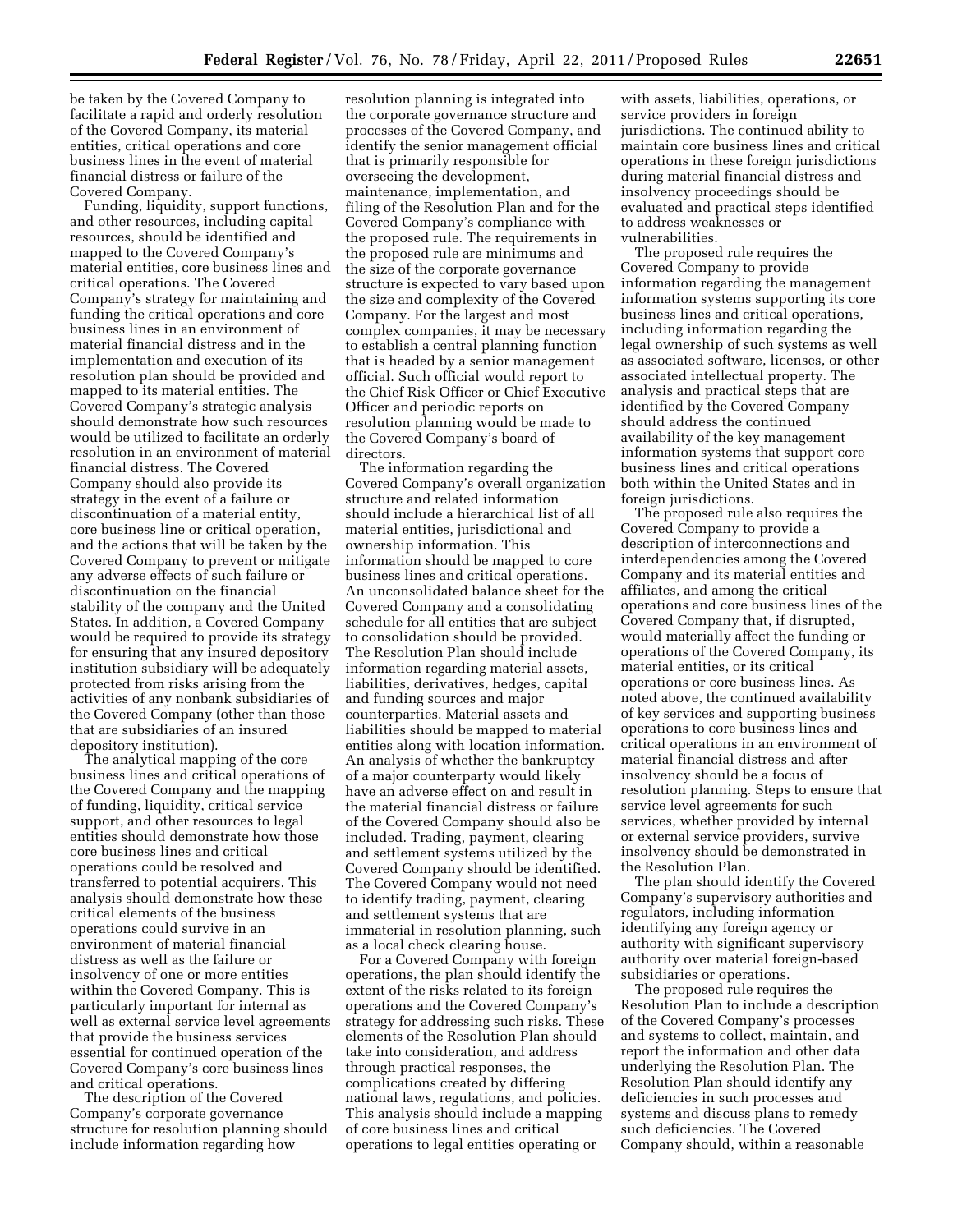period of time after the effective date of the rule, as determined by the Board and the Corporation, be able to demonstrate its capability to promptly produce, in a format acceptable to the Board and the Corporation, the data underlying the key aspects of the Resolution Plan. A Covered Company should also identify any deficiencies in its systems and processes to collect, maintain, and report such information and discuss its plans to remedy such deficiencies.

*Informational content of a Credit Exposure Report.* Section \_\_\_\_\_\_\_.5 of<br>the proposed rule requires each Covered Company to submit to the Board and the Corporation a Credit Exposure Report on a quarterly basis. Each Credit Exposure Report is required to set forth the nature and extent of credit exposures of such company to significant bank holding companies and significant nonbank financial companies, as well as the credit exposures of significant bank holding companies and significant nonbank financial companies to such company. The proposed rule specifies the credit exposures to be reported.

A Credit Exposure Report submitted by a Covered Company that is a company incorporated or organized in a jurisdiction other than the United States (other than a bank holding company) or that is a foreign banking organization would be required to include only information with respect to its subsidiaries and operations that are domiciled in the United States.

With regard to the proposed content of the Credit Exposure Reports, the Board and the Corporation note that there are several other initiatives underway or contemplated, such as the data to support the Board's single counterparty credit exposure limits and stress testing responsibilities under the Dodd-Frank Act. The Board and the Corporation will ensure that data collected through these other initiatives and the Credit Exposure Report will be coordinated and harmonized to the extent possible so as to minimize redundant data collections and allow maximum data quality. It is anticipated that proposed reporting requirements associated with this and other regulations under the Dodd-Frank Act, will be issued for public comment later this year and will provide additional clarity around the definition of credit exposure for each asset class listed in

§ llll.5. *Review of Resolution Plans; resubmission of deficient Resolutions Plans.* Section \_\_\_\_\_\_\_.6 of the<br>proposed rule sets forth procedures regarding the review of Resolution

Plans. As proposed, when a Covered Company submits a Resolution Plan, the Resolution Plan will be reviewed initially to determine whether it appears to contain the elements set forth in the proposed rule and is informationally complete. Within 60 calendar days of receiving a Resolution Plan, the Board and the Corporation would determine and acknowledge whether the Resolution Plan satisfies the minimum informational requirements and should be accepted for further review. If the Board and the Corporation determine that a Resolution Plan is informationally incomplete or that substantial additional information is necessary to facilitate further review, the Board and the Corporation will inform the Covered Company in writing of the area(s) in which the Resolution Plan is informationally incomplete or with respect to which additional information is required. The Covered Company would be required to resubmit an informationally complete Resolution Plan, or such additional information as jointly requested to facilitate review of the Resolution Plan, no later than 30 days after receiving such notice or such other time period as the Board and Corporation may jointly determine.

After a Resolution Plan is accepted for review, the Board and Corporation would review the plan for its compliance with the requirements of the proposed rule. If, following such review, the Board and the Corporation jointly determine that the Resolution Plan of a Covered Company submitted under this part is not credible or would not facilitate an orderly resolution of the Covered Company under the Bankruptcy Code, the Board and Corporation would jointly notify the Covered Company in writing of such determination. Such notice would identify the aspects of the Resolution Plan that the Board and Corporation jointly determined to be deficient and request the resubmission of a Resolution Plan that remedies the deficiencies of the Resolution Plan.

Within 90 days of receiving such notice of deficiencies, or such shorter or longer period as the Board and Corporation may jointly determine, a Covered Company would be required to submit a revised Resolution Plan to the Board and Corporation that addresses the deficiencies jointly identified by the Board and Corporation. The revised Resolution Plan would be required to discuss in detail: (i) The revisions made by the Covered Company to address the deficiencies jointly identified by the Board and the Corporation; (ii) any changes to the Covered Company's business operations and corporate

structure that the Covered Company proposes to undertake to facilitate implementation of the revised Resolution Plan (including a timeline for the execution of such planned changes); and (iii) why the Covered Company believes that the revised Resolution Plan is credible and would result in an orderly resolution of the Covered Company under the Bankruptcy Code.

Upon a written request by a Covered Company, the Board and Corporation may jointly extend the time to resubmit a revised Resolution Plan. Any extension request would have to be supported by a written statement of the company describing the basis and justification for the request.

*Failure to cure deficiencies on resubmission of a Resolution Plan.*  Section \_\_\_\_\_\_\_.7 provides that, if the<br>Covered Company fails to submit a revised Resolution Plan or the Board and the Corporation jointly determine that a revised Resolution Plan submitted does not adequately remedy the deficiencies identified by the Board and the Corporation, then the Board and Corporation may jointly subject a Covered Company or any subsidiary of a Covered Company to more stringent capital, leverage, or liquidity requirements, or restrictions on the growth, activities, or operations. Any such requirements or restrictions would apply to the Covered Company or subsidiary, respectively, until the Board and the Corporation jointly determine the Covered Company has submitted a revised Resolution Plan that adequately remedies the deficiencies identified. In addition, if the Covered Company fails, within the two-year period beginning on the date on which the determination to impose such requirements or restrictions was made, to submit a revised Resolution Plan that adequately remedies the deficiencies jointly identified by the Board and the Corporation, then the Board and Corporation, in consultation with the Council, may jointly, by order, direct the Covered Company to divest such assets or operations as the Board and Corporation jointly determine necessary to facilitate an orderly resolution of the Covered Company under the Bankruptcy Code in the event the company were to fail.

*Consultation.* Section \_\_\_\_\_\_\_.8 of<br>the proposed rule provides that, prior to issuing any notice of deficiencies, determining to impose requirements or restrictions on a Covered Company, or issuing a divestiture order with respect to a Covered Company that is likely to have a significant effect on a functionally regulated subsidiary or a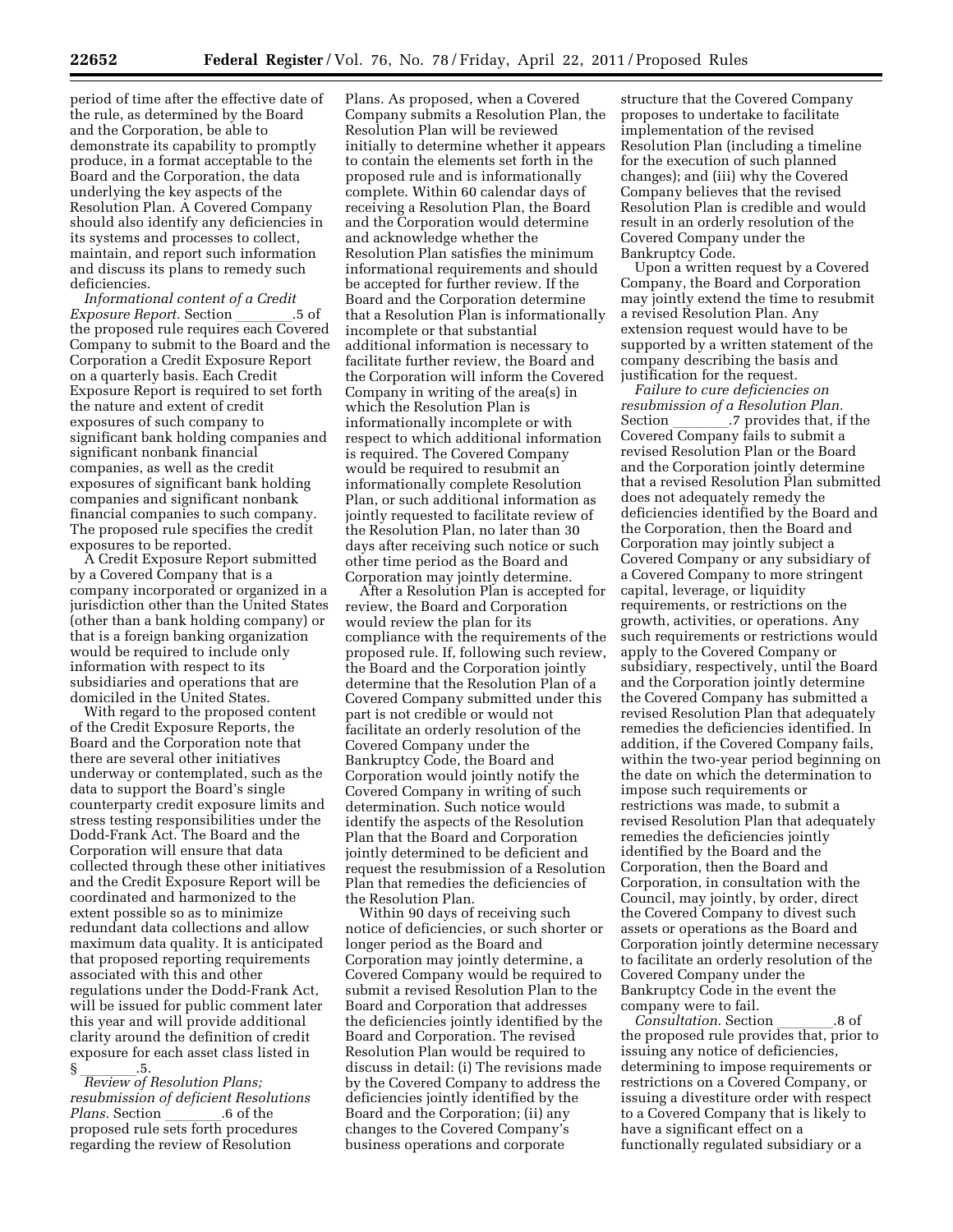depository institution subsidiary of the Covered Company, the Board shall consult with each Council member that primarily supervises any such subsidiary and may consult with any other Federal, state, or foreign supervisor as the Board considers appropriate.

*No limiting effect or private right of action; confidentiality of Resolution Plans and Credit Exposure Reports.*  Section \_\_\_\_\_\_\_.9 of the proposed rule<br>provides that a Resolution Plan submitted shall not have any binding effect on: (i) A court or trustee in a proceeding commenced under the Bankruptcy Code; (ii) a receiver appointed under Title II of the Dodd-Frank Act (12 U.S.C. 5381 *et seq.*); (iii) a bridge financial company chartered pursuant to 12 U.S.C. 5390(h); or (iv) any other authority that is authorized or required to resolve a Covered Company (including any subsidiary or affiliate thereof) under any other provision of Federal, state, or foreign law.

The proposed rule further provides that nothing in the rule would create or is intended to create a private right of action based on a Resolution Plan prepared or submitted under this part or based on any action taken by the Board or the Corporation with respect to any Resolution Plan submitted under this part.

Any Covered Company submitting a Resolution Plan or Credit Exposure Report that desires confidential treatment of the information submitted would be required to file a request for confidential treatment in the manner set forth in the proposed rule.

*Enforcement.* Section \_\_\_\_\_\_\_.10 of the proposed rule provides that the Board and Corporation may jointly enforce an order jointly issued under section \_\_\_\_\_\_\_.7(a) or \_\_\_\_\_\_\_.7(c) of<br>the proposed rule. Furthermore, the Board, in consultation with the Corporation, may address any violation of the rule by a Covered Company under section 8 of the Federal Deposit Insurance Act (12 U.S.C. 1818).

# **III. Request for Comments**

The Board and the Corporation seek comment on all aspects of the proposed rule, including the following:

#### *Scope*

Should a Covered Company for purposes of the rule be defined as any bank holding company that had \$50 billion or more in total consolidated assets, based on the average of the Covered Company's four most recent Consolidated Financial Statements? Should the average be calculated over a shorter period of time (*e.g.,* two

quarters)? Why might an alternative method for defining the \$50 billion asset threshold be more appropriate? What alternative approaches to prescribing asset thresholds for the purpose of defining a "Covered Company" should be considered?

#### *Definitions*

1. What terms defined by the proposal require further clarification and how should they be defined?

2. What other terms used in the proposal should the Board and Corporation define?

#### *Strategic Analysis*

1. What additional elements of strategic analysis should be included in the Covered Company's Resolution Plan? Are there any elements listed in the rule that create an unnecessary burden or that should not be included in the Covered Company's Resolution Plan?

2. How can the requirements regarding the strategic analysis be improved to provide additional clarity?

3. What are the types of strategies that should be described regarding the manner and extent to which a depository institution could be protected from the risks arising from the activities of its nonbank affiliates?

## *Governance*

1. What additional resolution planning governance and oversight requirements should the proposed rule include?

2. What alternative governance requirements might exist that would ensure that a Covered Company places adequate importance and attention on resolution planning?

#### *Informational Elements*

1. What additional informational elements should the proposal require as part of a Resolution Plan? What impediments attend collection and production of the informational elements identified by the proposal? What impediments apply to collection and production of additional informational elements you have identified?

2. Do the informational elements described in the proposal capture the correct types of information for resolution planning? Are any of the informational elements identified in the proposal not necessary?

3. Which of the information elements described in the proposal could be clarified?

4. To the extent any of the informational elements identified in the proposed rule are not readily available,

identify the burden of or impediment to (*e.g.,* technology limits, confidentiality concerns, *etc.*) obtaining and reporting such information? What changes could the Board and Corporation make to the proposal to reduce burdens and impediments?

5. Should any informational elements be required to be available on an ''on demand'' basis? What impediments apply to making such information available on demand?

6. What is the burden related to producing an unconsolidated balance sheet and providing consolidating schedules? What alternatives could the Board and Corporation include in the proposal to reduce that burden?

## *Foreign-Based Organizations*

1. The proposal would require foreign companies that are bank holding companies or are treated as bank holding companies under the International Banking Act and that have at least \$50 billion in worldwide assets to prepare resolution plans and credit exposure reports only with respect to their U.S.-domiciled subsidiaries and operations. What are the issues that arise with respect to foreign banking organizations that would be subject to the proposed rule? What alternative means could the Board and Corporation employ to implement the resolution plan and credit exposure report requirements of the Dodd-Frank Act with respect to foreign banking organizations?

2. To the extent that foreign jurisdictions do not impose a recovery or resolution plan requirement on a foreign-based Covered Company, how should the proposed Resolution Plan related to U.S. operations be linked to the contingency planning process of the foreign-based Covered Company?

#### *Process*

1. Are the proposed timelines for Resolution Plan and Credit Exposure Report submission (*i.e.,* initial, annual and interim updates) adequate for the Covered Company to develop and submit the information required by the proposed rule? If not, what timelines would be appropriate?

2. With regard to the provision of the proposed rule that would require a Covered Company to update its Resolution Plan upon a material event, occurrence, or change, should the rule provide greater specificity (*e.g.,* in terms of a dollar amount or percentage of assets acquired or disposed of in a significant transaction)?

3. Are there explicit factors the Board and the Corporation should consider in determining whether a Resolution Plan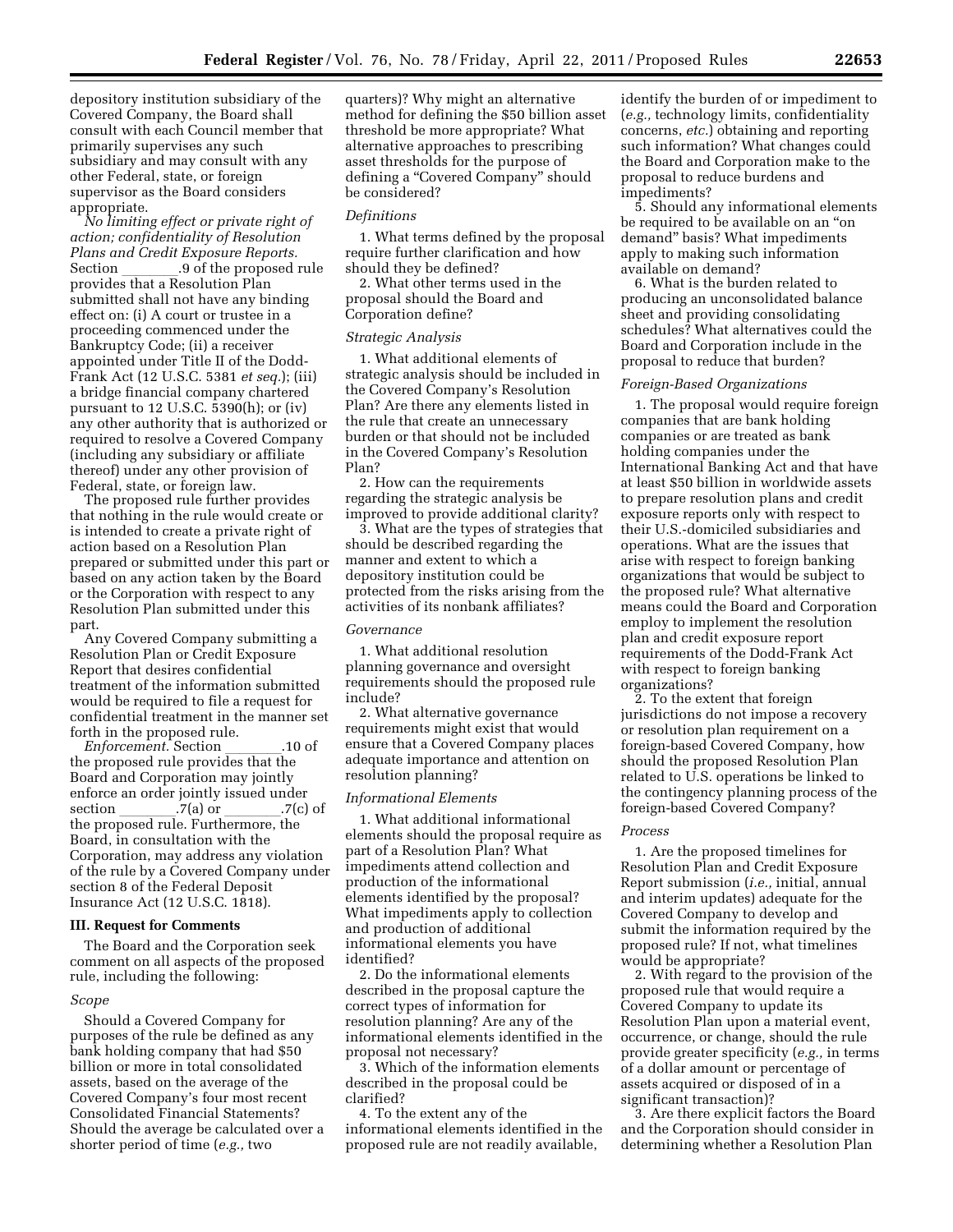is not credible or would not facilitate an orderly resolution under Bankruptcy Code?

### *Credit Exposure Reports*

1. Are the elements proposed for inclusion in the Credit Exposure Reports sufficiently clear? What further clarification would be appropriate? Is there other information that would provide a clearer picture of the credit exposures associated with a Covered Company?

2. Does the proposal adequately capture cross-border exposures?

3. What other types of credit exposures should be covered by the proposed rule?

# **IV. Solicitation of Comments and Use of Plain Language**

Section 722 of the Gramm-Leach-Bliley Act (Pub. L. 106–102, 113 Stat. 1338, 1471, 12 U.S.C. 4809) requires the Federal banking agencies to use plain language in all proposed and final rules published after January 1, 2000. The Board and the Corporation invite comment on how to make the proposed rule easier to understand. For example:

• Is the material organized to suit your needs? If not, how could they present the rule more clearly?

• Are the requirements in the rule clearly stated? If not, how could the rule be more clearly stated?

• Do the regulations contain technical language or jargon that is not clear? If so, which language requires clarification?

• Would a different format (grouping and order of sections, use of headings, paragraphing) make the regulation easier to understand? If so, what changes would achieve that?

• Is this section format adequate? If not, which of the sections should be changed and how?

• What other changes can the agencies incorporate to make the regulation easier to understand?

#### **V. Administrative Law Matters**

# *A. Paperwork Reduction Act Analysis*

1. Request for Comment on Proposed Information Collection

In accordance with the requirements of the Paperwork Reduction Act of 1995 (44 U.S.C. 3501 *et seq.*), the Board may not conduct or sponsor, and the respondent is not required to respond to, an information collection unless it displays a currently valid Office of Management and Budget (OMB) control number. The Board reviewed the proposed rule under the authority delegated to the Board by OMB.

Comments are invited on:

(a) Whether the collection of information is necessary for the proper performance of the Board's functions, including whether the information has practical utility;

(b) The accuracy of the estimates of the burden of the information collection, including the validity of the methodology and assumptions used;

(c) Ways to enhance the quality, utility, and clarity of the information to be collected;

(d) Ways to minimize the burden of the information collection on respondents, including through the use of automated collection techniques or other forms of information technology; and

(e) Estimates of capital or start up costs and costs of operation, maintenance, and purchase of services to provide information.

Comments on the collection of information should be sent to Cynthia Ayouch, Acting Federal Reserve Clearance Officer, Division of Research and Statistics, Mail Stop 95–A, Board of Governors of the Federal Reserve System, Washington, DC 20551, with copies of such comments sent to the Office of Management and Budget, Paperwork Reduction Project (7100– 0202), Washington, DC 20503. You may also submit comments electronically, identified by Docket number, by any of the following methods:

• *Agency Web site: [http://](http://www.federalreserve.gov) [www.federalreserve.gov.](http://www.federalreserve.gov)* Follow the instructions for submitting comments on the *[http://www.federalreserve.gov/](http://www.federalreserve.gov/generalinfo/foia/ProposedRegs.cfm) [generalinfo/foia/ProposedRegs.cfm.](http://www.federalreserve.gov/generalinfo/foia/ProposedRegs.cfm)* 

• *Federal eRulemaking Portal: [http://](http://www.regulations.gov)  [www.regulations.gov.](http://www.regulations.gov)* Follow the instructions for submitting comments. • *E-mail:* 

*[regs.comments@federalreserve.gov.](mailto:regs.comments@federalreserve.gov)*  Include docket number in the subject line of the message.

#### 2. Proposed Information Collection

*Title of Information Collection:*  Resolution Plans and Credit Exposure Reports.

*Frequency of Response:* Varied—some requirements are done at least quarterly, some at least annually, and some are event-generated.

*Affected Public:* Bank holding companies and foreign banking organizations with total consolidated assets of \$50 billion or more, and nonbank financial companies.

*Abstract:* The information collection requirements are found in sections 252.3, 252.4, 252.5, and 252.6 of the proposed rule. These requirements would implement the resolution plan and credit exposure reporting requirements set forth in section 165(d)

of the Dodd-Frank Act. Since the Board supervises all of the respondents, the Board will take all of the paperwork burden associated with this information collection.

Section 252.3 sets forth the requirements for resolution plans to be filed initially, annually, and on an interim basis following material events. Section 252.4 details the information to be included in the resolution plans. Organizational structure information required in Section 252.4 may be incorporated by reference to information previously reported to the Board (FR Y–6, Annual Report of Bank Holding Companies; FR Y–7, Annual Report of Foreign Banking Organizations; and FR Y–10, Report of Changes in Organizational Structure; OMB No. 7100–0297). Section 252.5 details the information to be provided in the Credit Exposure Reports. Section 252.6 includes a written request for institutions to request an extension of time to resubmit the resolution plan where deficiencies have been identified by the agencies.

## Estimated Burden

The burden associated with this collection of information may be summarized as follows:

*Number of Respondents:* 124. *Estimated Burden per Respondent:*  12,400 hours for initial implementation and 2,881 hours annually on an ongoing basis.

*Total Estimated Annual Burden:*  1,337,600 hours for initial implementation and 267,544 hours on an ongoing basis.

#### *B. Regulatory Flexibility Act Analysis*

In accordance with section 3(a) of the Regulatory Flexibility Act, 5 U.S.C. 601 *et seq.* (''RFA''), the Board and the Corporation are publishing an initial regulatory flexibility analysis of the proposed rule. The RFA requires an agency either to provide an initial regulatory flexibility analysis with a proposed rule for which a general notice of proposed rulemaking is required or to certify that the proposed rule will not have a significant economic impact on a substantial number of small entities. Based on its analysis and for the reasons stated below, the Board and the Corporation believe that this proposed rule will not have a significant economic impact on a substantial number of small entities. Nevertheless, the Board and the Corporation are publishing an initial regulatory flexibility analysis. A final regulatory flexibility analysis will be conducted after comments received during the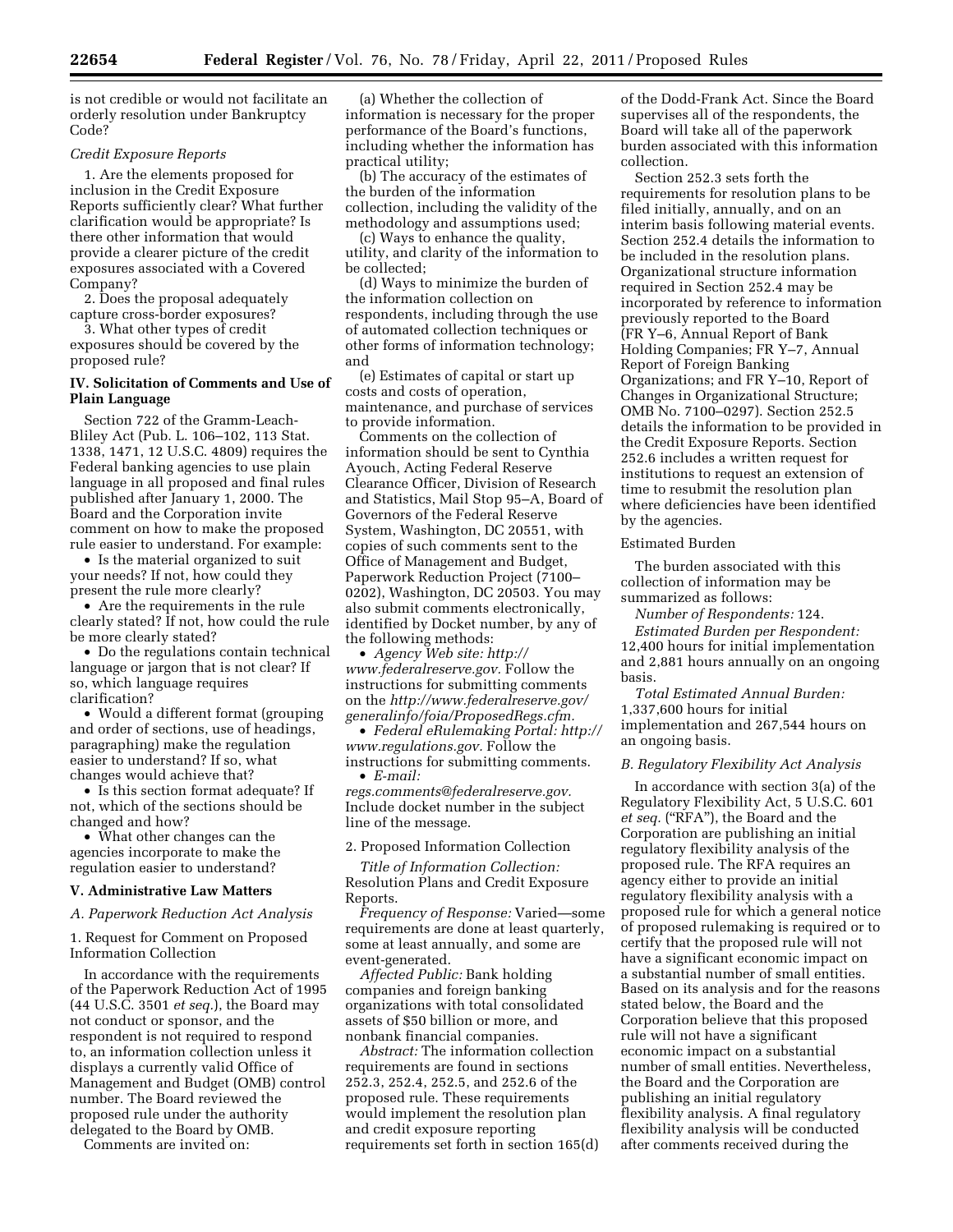public comment period have been considered.

In accordance with section 165(d) of the Dodd-Frank Act, the Board is proposing to add Regulation YY (12 CFR part 252) and the Corporation is proposing to add new part 381 (12 CFR part 381) to establish the requirements that a Covered Company periodically submit a Resolution Plan and a Credit Exposure Report to the Board and Corporation.8 The proposed rule would also establish the procedures and standards for joint review of a Resolution Plan by the Board and Corporation. The reasons and justification for the proposed rule are described in the Supplementary Information. As further discussed in the Supplementary Information, the procedure, standards, and definitions that would be established by the proposed rule are relevant to the joint authority of the Board and Corporation to implement the Resolution Plan and Credit Exposure requirements.

Under regulations issued by the Small Business Administration ("SBA"), a "small entity" includes those firms within the "Finance and Insurance" sector with asset sizes that vary from \$7 million or less in assets to \$175 million or less in assets.9 The Board and the Corporation believe that the Finance and Insurance sector constitutes a reasonable universe of firms for these purposes because such firms generally engage in activities that are financial in nature. Consequently, bank holding companies or nonbank financial companies with assets sizes of \$175 million or less are small entities for purposes of the RFA.

As discussed in the Supplementary Information, the proposed rule applies to a "Covered Company," which includes only bank holding companies and foreign banks that are or are treated as a bank holding company (''foreign banking organization'') with \$50 billion or more in total consolidated assets, and nonbank financial companies that the Council has determined under section 113 of the Dodd-Frank Act must be supervised by the Board and for which such determination is in effect. Bank holding companies and foreign banking organizations that are subject to the proposed rule therefore substantially exceed the \$175 million asset threshold at which a banking entity is considered a ''small entity'' under SBA regulations.10 The proposed rule would

apply to a nonbank financial company designated by the Council under section 113 of the Dodd-Frank Act regardless of such a company's asset size. Although the asset size of nonbank financial companies may not be the determinative factor of whether such companies may pose systemic risks and would be designated by the Council for supervision by the Board, it is an important consideration.<sup>11</sup> It is therefore unlikely that a financial firm that is at or below the \$175 million asset threshold would be designated by the Council under section 113 of the Dodd-Frank Act because material financial distress at such firms, or the nature, scope, size, scale, concentration, interconnectedness, or mix of it activities, are not likely to pose a threat to the financial stability of the United States.

As noted above, because the proposed rule is not likely to apply to any company with assets of \$175 million or less, if adopted in final form, it is not expected to apply to any small entity for purposes of the RFA. Moreover, as discussed in the **SUPPLEMENTARY INFORMATION**, the Dodd-Frank Act requires the Board and the Corporation jointly to adopt rules implementing the provisions of section 165(d) of the Dodd-Frank Act. The Board and the Corporation do not believe that the proposed rule duplicates, overlaps, or conflicts with any other Federal rules. In light of the foregoing, the Board and the Corporation do not believe that the proposed rule, if adopted in final form, would have a significant economic impact on a substantial number of small entities supervised. Nonetheless, the Board and the Corporation seek comment on whether the proposed rule would impose undue burdens on, or have unintended consequences for, small organizations, and whether there are ways such potential burdens or consequences could be minimized in a manner consistent with section 165(d) of the Dodd-Frank Act.

# *C. The Treasury and General Government Appropriations Act, 1999— Assessment of Federal Regulations and Policies on Families*

The Corporation has determined that the proposed rule will not affect family well-being within the meaning of section 654 of the Treasury and General Government Appropriations Act, enacted as part of the Omnibus Consolidated and Emergency

Supplemental Appropriations Act of 1999 (Pub. L. 105–277, 112 Stat. 2681).

# **Text of the Common Rules (All Agencies)**

# **PART [ ]—RESOLUTION PLANS AND CREDIT EXPOSURE REPORTS.**

Sec.

- <sub>-</sub>.1 Authority and scope.<br>.2 [Reserved]
- .2 [Reserved]<br>.3 Resolution
- Resolution Plan required.
- .4 Informational content of a Credit
- Exposure Report.
- .5 Credit Exposure Report required and
- informational content.
- .6 Review of Resolution Plans; resubmission of deficient Resolution Plans.
- .7 Failure to cure deficiencies on resubmission of a Resolution Plan.
- 
- 8 Consultation.<br>9 No limiting ef ll.9 No limiting effect or private right of the confidentiality of Resolution action; confidentiality of Resolution
	- Plans and Credit Exposure Reports. ll.10 Enforcement.

## **§** \_\_\_\_.1 Authority and scope.

(a) *Authority.* This part is issued pursuant to section 165(d)(8) of the Dodd-Frank Wall Street Reform and Consumer Protection Act (the *Dodd-Frank Act*) (Pub. L. 111–203, 124 Stat. 1376, 1426–1427), 12 U.S.C. 5365(d)(8), which requires the Board of Governors of the Federal Reserve System (*Board*) and the Federal Deposit Insurance Corporation (*Corporation*) to jointly issue rules implementing the provisions of section 165(d) of the Dodd-Frank Act.

(b) *Scope.* This part applies to each Covered Company and:

(1) Requires that each Covered Company periodically submit to the Board and Corporation:

(i) A report regarding the plan of the Covered Company for rapid and orderly resolution under the Bankruptcy Code in the event of material financial distress at or failure of the Covered Company (*Resolution Plan*); and

(ii) A report on the nature and extent to which:

(A) The Covered Company has credit exposure to other significant nonbank financial companies and significant bank holding companies; and

(B) Other significant nonbank financial companies and significant bank holding companies have credit exposure to the Covered Company (*Credit Exposure Report*); and

(2) Establishes rules and requirements regarding the submission and content of a Resolution Plan and a Credit Exposure Report, as well as procedures and standards for review by the Board and Corporation of a Resolution Plan.

<sup>8</sup>*See* 12 U.S.C. 5365(d).

<sup>9</sup> 13 CFR 121.201.

<sup>10</sup>The Dodd-Frank Act provides that the Board may, on the recommendation of the Council, increase the \$50 billion asset threshold for the

application of the resolution plan and credit exposure report requirements. *See* 12 U.S.C. 5365(a)(2)(B). However, neither the Board nor the Council has the authority to lower such threshold. 11*See* 76 FR 4555 (January 26, 2011).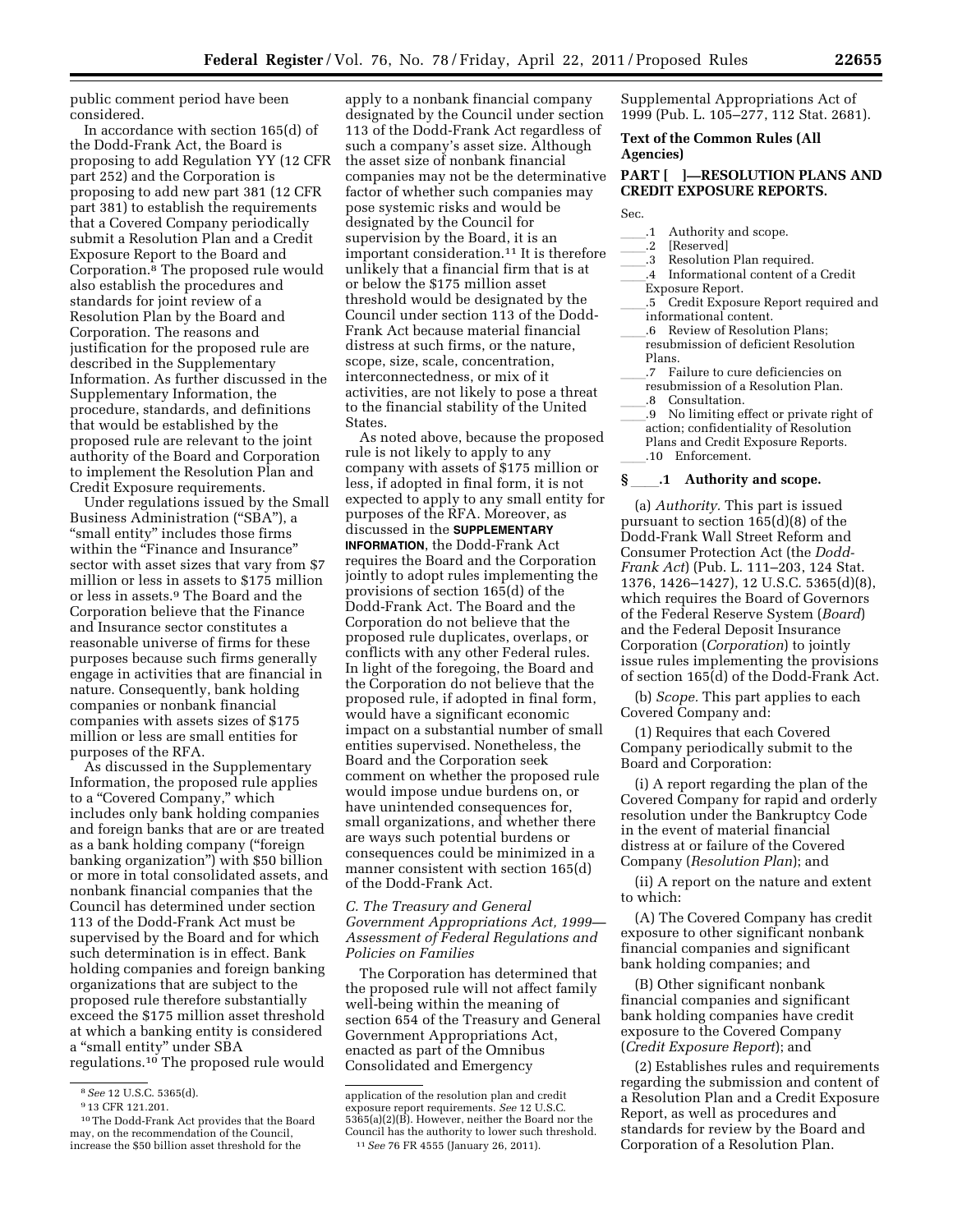# **§** ll**.2 [Reserved]**

# **§** 3 Resolution Plan required.

(a) *Initial and annual Resolution Plans required.* Within 180 days of the effective date of this part, or such later date as a company becomes a Covered Company, each Covered Company shall submit a Resolution Plan to the Board and the Corporation. Thereafter, each Covered Company shall submit a Resolution Plan to the Board and the Corporation no later than 90 days after the end of each calendar year.

(b) *Interim updates following material events*—(1) *In general.* Each Covered Company shall file with the Board and the Corporation an updated Resolution Plan within a time period specified by the Board and the Corporation, but no later than 45 days after any event, occurrence, change in conditions or circumstances or other change which results in, or could reasonably be foreseen to have, a material effect on the Resolution Plan of the Covered Company.

(2) *Exception.* A Covered Company shall not be required to file an updated Resolution Plan under paragraph (b)(1) of this section if the date on which the Covered Company would be required to submit the updated Resolution Plan under paragraph (b)(1) would be within 90 days prior to the date on which the Covered Company is required to file an annual Resolution Plan under paragraph (a) of this section.

(c) *Authority to require more frequent submissions or extend time period.*  Notwithstanding paragraph (b)(1) of this section, the Board and Corporation may jointly:

(1) Require that a Covered Company submit a Resolution Plan more frequently than required pursuant to paragraph (a) of this section, or provide an interim update to any Resolution Plan submitted pursuant to paragraph (a) under circumstances other than those listed in paragraph (b) of this section;

(2) Extend the time period that a Covered Company has to submit a Resolution Plan under paragraphs (a) and (b) of this section; and

(3) Waive the requirement that a Covered Company submit an update to a Resolution Plan.

(d) *Access to information.* In order to allow evaluation of the Resolution Plan, each Covered Company must provide the Board and the Corporation such information and access to personnel of the Covered Company as the Board and the Corporation jointly determine during the period for reviewing the Resolution Plan is necessary to assess the credibility of the Resolution Plan

and the ability of the Covered Company to implement the Plan. The Agencies will rely to the fullest extent possible on examinations conducted by or on behalf of the appropriate Federal banking agency for the relevant company.

(e) *Board of directors approval of Resolution Plan.* Prior to submission of a Resolution Plan under paragraph (a) of this section, the Resolution Plan of a Covered Company shall be approved by:

(1) The board of directors of the Covered Company and noted in the minutes; or

(2) In the case of a foreign-based Covered Company only, a delegee acting under the express authority of the board of directors of the Covered Company to approve the Resolution Plan.

(f) *Resolution Plans provided to the Council.* The Board shall make the Resolution Plans and updates submitted by the Covered Company pursuant to this section available to the Council upon request.

# **§** ll**.4 Informational Content of a Resolution Plan**

(a) *In general*.—(1) *Domestic Covered Companies*. The Resolution Plan of a Covered Company that is organized or incorporated in the United States shall include the information specified in paragraphs (b) through (i) of this section with respect to the subsidiaries and operations that are domiciled in the United States as well as the foreign subsidiaries, offices, and operations of the Covered Company.

(2) *Foreign-based Covered Companies*. The Resolution Plan of a Covered Company that is organized or incorporated in a jurisdiction other than the United States (other than a bank holding company) or that is a foreign banking organization shall include:

(i) The information specified in paragraphs (b) through (i) of this section with respect to the subsidiaries, branches and agencies, and critical operations and core business lines, as applicable, that are domiciled in the United States or conducted in whole or material part in the United States. With respect to the information specified in paragraph (g) of this section, the Resolution Plan of a foreign-based Covered Company shall also identify, describe in detail, and map to legal entity the interconnections and interdependencies among the U.S. subsidiaries, branches and agencies, and critical operations and core business lines of the foreign-based Covered Company and any foreign-based affiliate; and

(ii) A detailed explanation of how resolution planning for the subsidiaries, branches and agencies, and critical

operations and core business lines of the foreign-based Covered Company that are domiciled in the United States or conducted in whole or material part in the United States is integrated into the foreign-based Covered Company's overall resolution or other contingency planning process.

(3) *Required and prohibited assumptions*. In preparing its plan for rapid and orderly resolution in the event of material financial distress or failure required by this part, a Covered Company shall:

(i) Take into account that such material financial distress or failure of the Covered Company may occur at a time when financial markets, or other significant companies, are also under stress and that the material financial distress of the Covered Company may be the result of a range of stresses experienced by the Covered Company; and

(ii) Not rely on the provision of extraordinary support by the United States or any other government to the Covered Company or its subsidiaries to prevent the failure of the Covered Company.

(b) *Executive summary*. Each Resolution Plan of a Covered Company shall include an executive summary describing:

(1) The key elements of the Covered Company's strategic plan for rapid and orderly resolution in the event of material financial distress at or failure of the Covered Company.

(2) Material changes to the Covered Company's Resolution Plan from the company's most recently filed Resolution Plan (including an updated Resolution Plan submitted under<br>§ .3(b).

 $\frac{1}{3}$  (3).<br>(3) Any actions taken by the Covered Company since filing of the previous Resolution Plan to improve the effectiveness of the Covered Company's Resolution Plan or remediate or otherwise mitigate any material weaknesses or impediments to effective and timely execution of the Resolution Plan.

(c) *Strategic analysis.* Each Resolution Plan shall include a strategic analysis describing the Covered Company's plan for rapid and orderly resolution in the event of material financial distress or failure of the Covered Company. Such analysis shall—

(1) Include detailed descriptions of the—

(i) Key assumptions and supporting analysis underlying the Covered Company's Resolution Plan, including any assumptions made concerning the economic or financial conditions that would be present at the time the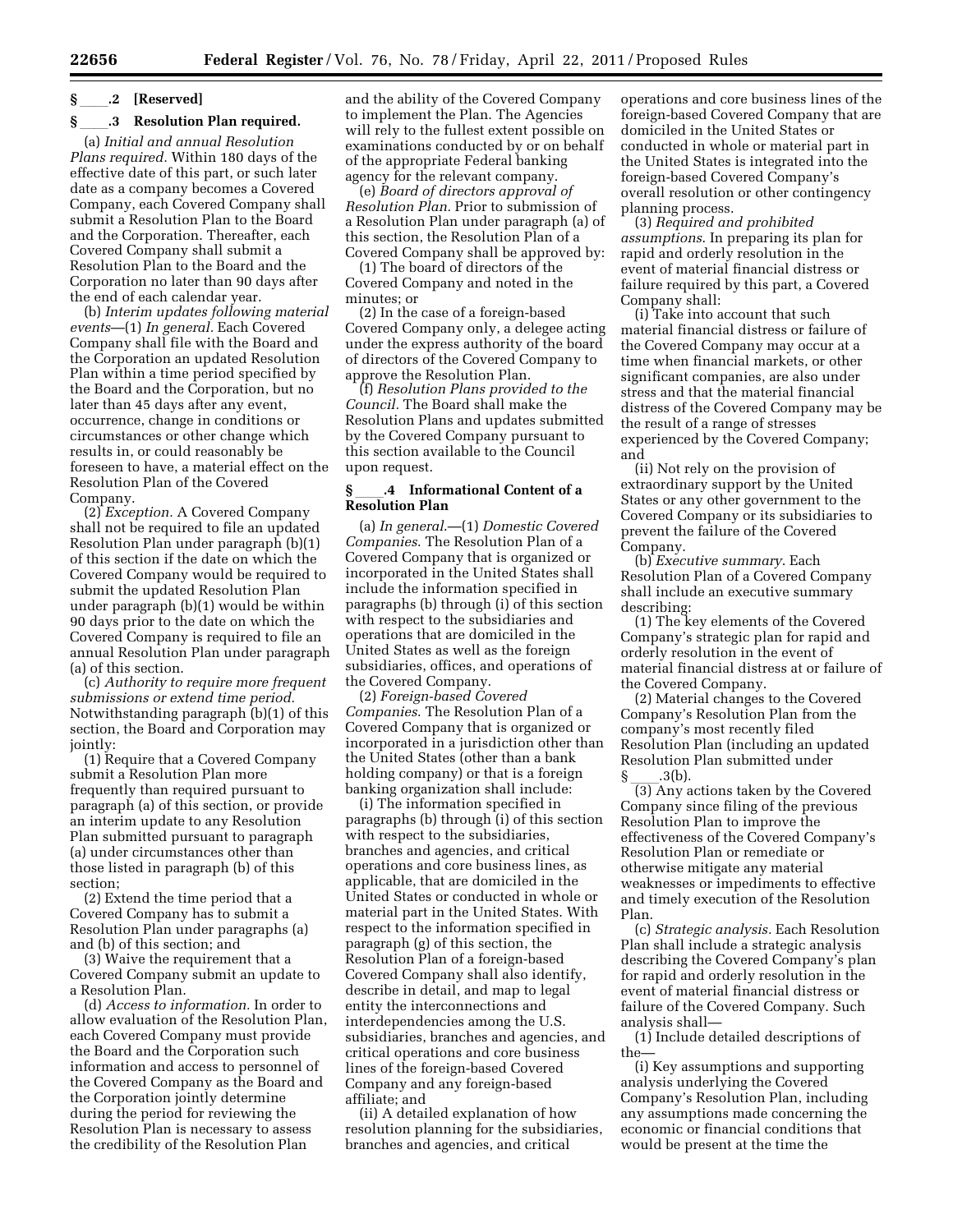Covered Company sought to implement such plan;

(ii) Range of specific actions to be taken by the Covered Company to facilitate a rapid and orderly resolution of the Covered Company, its material entities, and its critical operations and core business lines in the event of material financial distress or failure of the Covered Company;

(iii) Funding, liquidity and capital needs of, and resources available to, the Covered Company and its material entities, which shall be mapped to its critical operations and core business lines, in the ordinary course of business and in the event of material financial distress at or failure of the Covered Company;

(iv) Covered Company's strategy for maintaining operations of, and funding for, the Covered Company and its material entities, which shall be mapped to its critical operations and core business lines;

(v) Covered Company's strategy in the event of a failure or discontinuation of a material entity, core business line or critical operation, and the actions that will be taken by the Covered Company to prevent or mitigate any adverse effects of such failure or discontinuation on the financial stability of the United States; and

(vi) Covered Company's strategy for ensuring that any insured depository institution subsidiary of the Covered Company will be adequately protected from risks arising from the activities of any nonbank subsidiaries of the Covered Company (other than those that are subsidiaries of an insured depository institution);

(2) Identify the time period(s) the Covered Company expects would be needed for the Covered Company to successfully execute each material aspect and step of the Covered Company's plan;

(3) Identify and describe any potential material weaknesses or impediments to effective and timely execution of the Covered Company's plan;

(4) Discuss the actions and steps the Covered Company has taken or proposes to take to remediate or otherwise mitigate the weaknesses or impediments identified by the Covered Company, including a timeline for the proposed remedial or other mitigatory action; and

(5) Provide a detailed description of the processes the Covered Company employs for:

(i) Determining the current market values and marketability of the core business lines, critical operations, and material asset holdings of the Covered Company;

(ii) Assessing the feasibility of the Covered Company's plans (including timeframes) for executing any sales, divestitures, restructurings, recapitalizations, or other similar actions contemplated in the Covered Company's Resolution Plan; and

(iii) Assessing the impact of any sales, divestitures, restructurings, recapitalizations, or other similar actions on the value, funding, and operations of the Covered Company, its material entities, critical operations and core business lines.

(d) *Corporate governance relating to resolution planning.* Each Resolution Plan shall:

(1) Include a detailed description of: (i) How resolution planning is integrated into the corporate governance structure and processes of the Covered Company;

(ii) The Covered Company's policies, procedures, and internal controls governing preparation and approval of the Covered Company's Resolution Plan;

(iii) The identity and position of the senior management official(s) of the Covered Company that is primarily responsible for overseeing the development, maintenance, implementation, and filing of the Covered Company's Resolution Plan and for the Covered Company's compliance with this part; and

(iv) The nature, extent, and frequency of reporting to senior executive officers and the board of directors of the Covered Company on the development, maintenance, and implementation of the Covered Company's Resolution Plan;

(2) Describe the capabilities of the Covered Company's processes and systems to collect, maintain, and report the information and other data underlying the Resolution Plan to senior executive officers and the board of directors of the Covered Company;

(3) Describe the nature, extent, and results of any contingency planning or similar exercise conducted by the Covered Company since the date of the Covered Company's most recently filed Resolution Plan to assess the viability of or improve the Resolution Plan of the Covered Company; and

(4) Identify and describe the relevant risk measures used by the Covered Company to report credit risk exposures both internally to its senior management and board of directors, as well as any relevant risk measures reported externally to investors or to the Covered Company's appropriate Federal regulator.

(e) *Organizational structure and related information.* Each Resolution Plan shall—

(1) Provide a detailed description of the Covered Company's organizational structure, including:

(i) A hierarchical list of all material legal entities, including but not limited to material entities within the Covered Company's organization that:

(A) Identifies the direct holder and the percentage of voting and nonvoting equity of each legal entity and foreign office listed; and

(B) The location, jurisdiction of incorporation, licensing, and key management associated with each material legal entity and foreign office identified;

(ii) A mapping of the Covered Company's critical operations and core business lines, including material asset holdings and liabilities related to such critical operations and core business lines, to material entities;

(2) Provide an unconsolidated balance sheet for the Covered Company and a consolidating schedule for all entities that are subject to consolidation by the Covered Company;

(3) Include a description of the material components of the liabilities of the Covered Company, its material entities, critical operations and core business lines that, at a minimum, separately identifies types and amounts of the short-term and long-term liabilities, the secured and unsecured liabilities, and subordinated liabilities;

(4) Identify and describe the processes used by the Covered Company to:

(i) Determine to whom the Covered Company has pledged collateral;

(ii) Identify the person or entity that holds such collateral; and

(iii) The jurisdiction in which the collateral is located; and, if different, the jurisdiction in which the security interest in the collateral is enforceable against the Covered Company;

(5) Describe any material off-balance sheet exposures (including guarantees and contractual obligations) of the Covered Company and its material entities, including a mapping to its critical operations and core business lines;

(6) Describe the practices of the Covered Company, its material entities and its core business lines related to the booking of trading and derivatives activities;

(7) Identify material hedges of the Covered Company, its material entities, and its core business lines related to trading and derivative activities, including a mapping to legal entity;

(8) Describe the hedging strategies of the Covered Company;

(9) Describe the process undertaken by the Covered Company to establish exposure limits;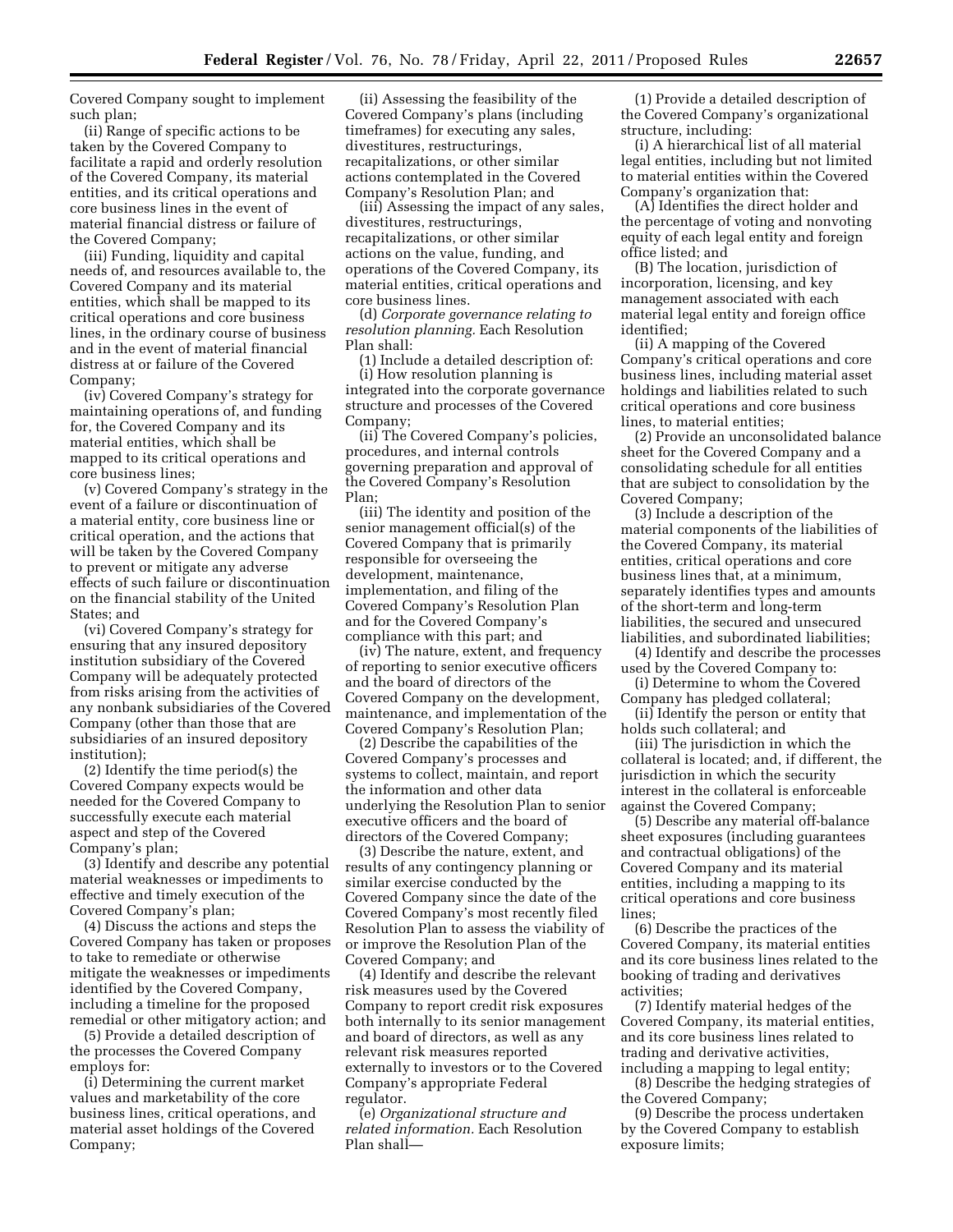(10) Identify the major counterparties of the Covered Company and describe the interconnections, interdependencies and relationships with such major counterparties;

(11) Analyze whether the failure of each major counterparty would likely have an adverse impact on or result in the material financial distress or failure of the Covered Company;

(12) Identify each system on which the Covered Company conducts a material number or value amount of trades. Map membership in each such system to the Covered Company's material entities, critical operations and core business lines; and

(13) Identify each payment, clearing, or settlement system of which the Covered Company, directly or indirectly, is a member and on which the Covered Company conducts a material number or value amount of transactions. Map membership in each such system to the Covered Company's material entities, critical operations and core business lines.

(f) *Management information systems.*  Each Resolution Plan shall include—

(1) A detailed inventory and description of the key management information systems and applications, including systems and applications for risk management, accounting, and financial and regulatory reporting, used by the Covered Company and its material entities, including a mapping to its critical operations and core business lines;

(2) An identification of the legal owner of the systems identified in paragraph (f)(1) of this section, service level agreements related thereto, and any software and systems licenses or associated intellectual property, including a mapping thereof to the material entities, critical operations and core business lines of the Covered Company that use or rely on such intellectual property;

(3) An identification of the scope, content, and frequency of the key internal reports that senior management of the Covered Company, its material entities, critical operations and core business lines use to monitor the financial health, risks, and operation of the Covered Company, its material entities, critical operations and core business lines; and

(4) A description of the process for the appropriate supervisory or regulatory agencies to access the management information systems and applications identified in paragraph (f)(1) of this section.

(g) *Interconnections and interdependencies.* To the extent not elsewhere provided, identify and map to the material entities the interconnections and interdependencies among the Covered Company and its material entities, and among the critical operations and core business lines of the Covered Company that, if disrupted, would materially affect the funding or operations of the Covered Company, its material entities, or its critical operations or core business lines. Such interconnections and interdependencies may include:

(1) Common or shared personnel, facilities, or systems (including information technology platforms, management information systems, risk management systems, and accounting and recordkeeping systems);

(2) Capital, funding, or liquidity arrangements;

(3) Existing or contingent credit exposures;

(4) Cross-guarantee arrangements, cross-collateral arrangements, crossdefault provisions, and cross-affiliate netting agreements;

(5) Risk transfers; and

(6) Service level agreements. (h) *Supervisory and regulatory* 

*information.* Each Resolution Plan shall—

(1) Identify any:

(i) Federal, state, or foreign agency or authority with supervisory authority or responsibility for ensuring the safety and soundness of the Covered Company, its material entities, critical operations and core business lines; and

(ii) Other Federal, state, or foreign agency or authority (other than a Federal banking agency) with significant supervisory or regulatory authority over the Covered Company, and its material entities and critical operations and core business lines.

(2) Identify any foreign agency or authority responsible for resolving a foreign-based material entity and critical operations or core business lines of the Covered Company; and

(3) Include contact information for each agency identified in paragraphs (h)(1) and (2) of this section.

(i) *Contact information.* Each Resolution Plan shall—

(1) Identify a senior management official at the Covered Company responsible for serving as a point of contact regarding the Resolution Plan of the Covered Company; and

(2) Include contact information for the material entities and critical operations and core business lines of the Covered Company.

(j) *Incorporation of previously submitted Resolution Plan informational elements by reference.* An update to a Resolution Plan submitted by a Covered Company under § .3(b)

may incorporate by reference informational elements (but not strategic analysis or executive summary elements) from a Resolution Plan previously submitted by the Covered Company to the Board and the Corporation, provided that:

(1) The Resolution Plan seeking to incorporate informational elements by reference clearly indicates:

(i) The informational element the Covered Company is incorporating by reference; and

(ii) Which of the Covered Company's previously submitted Resolution Plan(s) originally contained the information the Covered Company is incorporating by reference; and

(2) The Covered Company certifies that the information the Covered Company is incorporating by reference remains accurate.

(k) *Data production capabilities.*  Within a reasonable period of time following the effective date of this part, as jointly determined by the Board and the Corporation, the Covered Company shall demonstrate its capability to promptly produce, in a format acceptable to the Board and the Corporation, the data underlying the key aspects of the Resolution Plan of the Covered Company.

(l) *Exemptions.* The Board and the Corporation may jointly exempt a Covered Company from one or more of the requirements of this section.

# **§** ll**.5 Credit Exposure Report Required and Informational Content**

(a) *Quarterly Credit Exposure Report required*—(1) *In general.* No later than 30 days after the end of each calendar quarter, each Covered Company shall submit to the Board and the Corporation a Credit Exposure Report, in the manner and form prescribed by the Board, that contains the following information as of the end of the calendar quarter:

(i) The aggregate credit exposure associated with all extensions of credit, including loans, leases, and funded lines of credit, by:

(A) The Covered Company and its subsidiaries to each significant company and its subsidiaries; and

(B) Each significant company and its subsidiaries to the Covered Company and its subsidiaries.

(ii) The aggregate credit exposure associated with all committed but undrawn lines of credit by:

(A) The Covered Company and its subsidiaries to each significant company and its subsidiaries; and

(B) Each significant company and its subsidiaries to the Covered Company and its subsidiaries.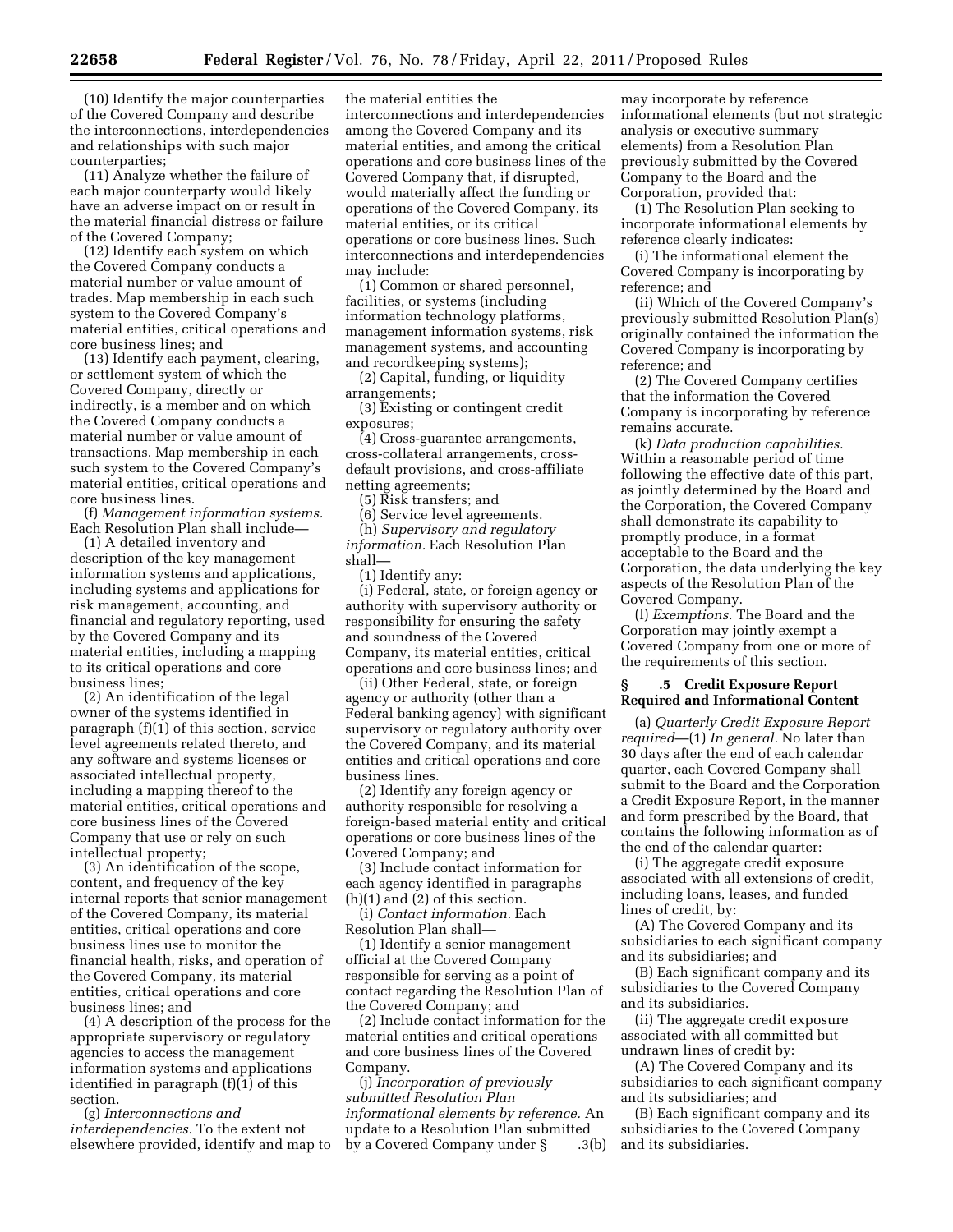(iii) The aggregate credit exposure associated with all deposits and money placements by:

(A) The Covered Company and its subsidiaries with each significant company and its subsidiaries; and

(B) Each significant company and its subsidiaries with the Covered Company and its subsidiaries.

(iv) The aggregate credit exposure associated with (on both a gross and net basis) of all repurchase agreements between the Covered Company and its subsidiaries and each significant company and its subsidiaries;

(v) The aggregate credit exposure associated with all reverse repurchase agreements (on both a gross and net basis) between the Covered Company and its subsidiaries and each significant company and its subsidiaries;

(vi) The aggregate credit exposure associated with all securities borrowing transactions (on both a gross and net basis) between the Covered Company and its subsidiaries and each significant company and its subsidiaries;

(vii) The aggregate credit exposure associated with all securities lending transactions (on both a gross and net basis) between the Covered Company and its subsidiaries and each significant company and its subsidiaries;

(viii) The aggregate credit exposure associated with all guarantees, acceptances, or letters of credit (including endorsement or standby letters of credit) issued by:

(A) The Covered Company and its subsidiaries on behalf of each significant company and its subsidiaries;

(B) Each significant company and its subsidiaries on behalf of the Covered Company and its subsidiaries;

(ix) The aggregate credit exposure associated with all purchases of or investments, as of the last day of the reporting quarter, in securities issued by each significant company or its subsidiaries by the Covered Company and its subsidiaries;

(x) The aggregate credit exposure associated with all counterparty credit exposure (on both a gross and net basis) in connection with a derivative transaction between the Covered Company and its subsidiaries and each significant company and its subsidiaries;

(xi) A description of the systems and processes that the Covered Company uses to:

(A) Collect and aggregate the data underlying the Credit Exposure Report; and

(B) Produce and file the Credit Exposure Report;

(xii) The credit exposure associated with intra-day credit extended, as specified by paragraph (a)(1)(i) of this section, by the Covered Company to each significant company and its subsidiaries during the prior quarter; and

(xiii) Any other transactions that result in credit exposure between a Covered Company and its subsidiaries and each significant company and its subsidiaries that the Board, by order or regulation, determines to be appropriate.

(2) *Application to foreign-based organizations.* A Credit Exposure Report submitted by a Covered Company that is a company incorporated or organized in a jurisdiction other than the United States (other than a bank holding company) or that is a foreign banking organization shall include the information described in paragraph (a)(1) of this section only with respect to the subsidiaries, offices, and operations that are domiciled in the United States.

(b) *Credit Exposure Reports provided to the Council.* The Board shall make the Credit Exposure Reports submitted by the Covered Company pursuant to this section available to the Council upon request.

(c) *No limiting effect.* Nothing in this section limits the authority of the Board to obtain reports from a Covered Company under other provisions of law, including pursuant to section 5(c) of the Bank Holding Company Act, as amended (12 U.S.C. 1844(c)), or section 161 of the Dodd-Frank Act (12 U.S.C. 5361).

(d) *Adjustment to timing.* The Board may:

(1) Require that a Covered Company submit a Credit Exposure Report more frequently than required pursuant to paragraph (a) of this section; and

(2) Extend the time period that a Covered Company has to submit a Credit Exposure Report.

## **§** ll**.6 Review of Resolution Plans; Resubmission of Deficient Resolution Plans**

(a) *Acceptance of submission and review*—

(1) Within 60 calendar days of receiving a Resolution Plan under § ll.3(a), the Board and the Corporation shall jointly:

(i) Determine whether a Resolution Plan submitted pursuant to  $\S$  \_\_\_\_\_.3(a) satisfies the minimum informational

requirements of § \_\_\_\_.4; and<br>ii) Either acknowledge acceptance of } the plan for review or return the Resolution Plan if the Board and Corporation jointly determine that it is

incomplete or that substantial additional information is required to facilitate review of the Resolution Plan.

(2) If the Board and Corporation jointly determine that a Resolution Plan is informationally incomplete or that substantial additional information is necessary to facilitate review of the Resolution Plan:

(i) The Board and Corporation shall jointly inform the Covered Company in writing of the area(s) in which the Resolution Plan is informationally incomplete or with respect to which additional information is required; and

(ii) The Covered Company shall resubmit an informationally complete Resolution Plan or such additional information as jointly requested to facilitate review of the Resolution Plan no later than 30 days after receiving the notice described in paragraph (a)(2)(i) of this section, or such other time period as the Board and Corporation may jointly determine.

(b) *Joint determination regarding deficient Resolution Plans.* If the Board and Corporation jointly determine that the Resolution Plan of a Covered<br>Company submitted under  $\S$  .3(a) is Company submitted under § \_\_\_.3(a) is<br>not credible or would not facilitate an orderly resolution of the Covered Company under the Bankruptcy Code, the Board and Corporation shall jointly notify the Covered Company in writing of such determination. Any joint notice provided under this paragraph shall identify the aspects of the Resolution Plan that the Board and Corporation jointly determined to be deficient.

(c) *Resubmission of a Resolution Plan.*  Within 90 days of receiving a notice of deficiencies issued pursuant to paragraph (b) of this section, or such shorter or longer period as the Board and Corporation may jointly determine, a Covered Company shall submit a revised Resolution Plan to the Board and Corporation that addresses the deficiencies jointly identified by the Board and Corporation, and that discusses in detail:

(1) The revisions made by the Covered Company to address the deficiencies jointly identified by the Board and the Corporation;

(2) Any changes to the Covered Company's business operations and corporate structure that the Covered Company proposes to undertake to facilitate implementation of the revised Resolution Plan (including a timeline for the execution of such planned changes); and

(3) Why the Covered Company believes that the revised Resolution Plan is credible and would result in an orderly resolution of the Covered Company under the Bankruptcy Code.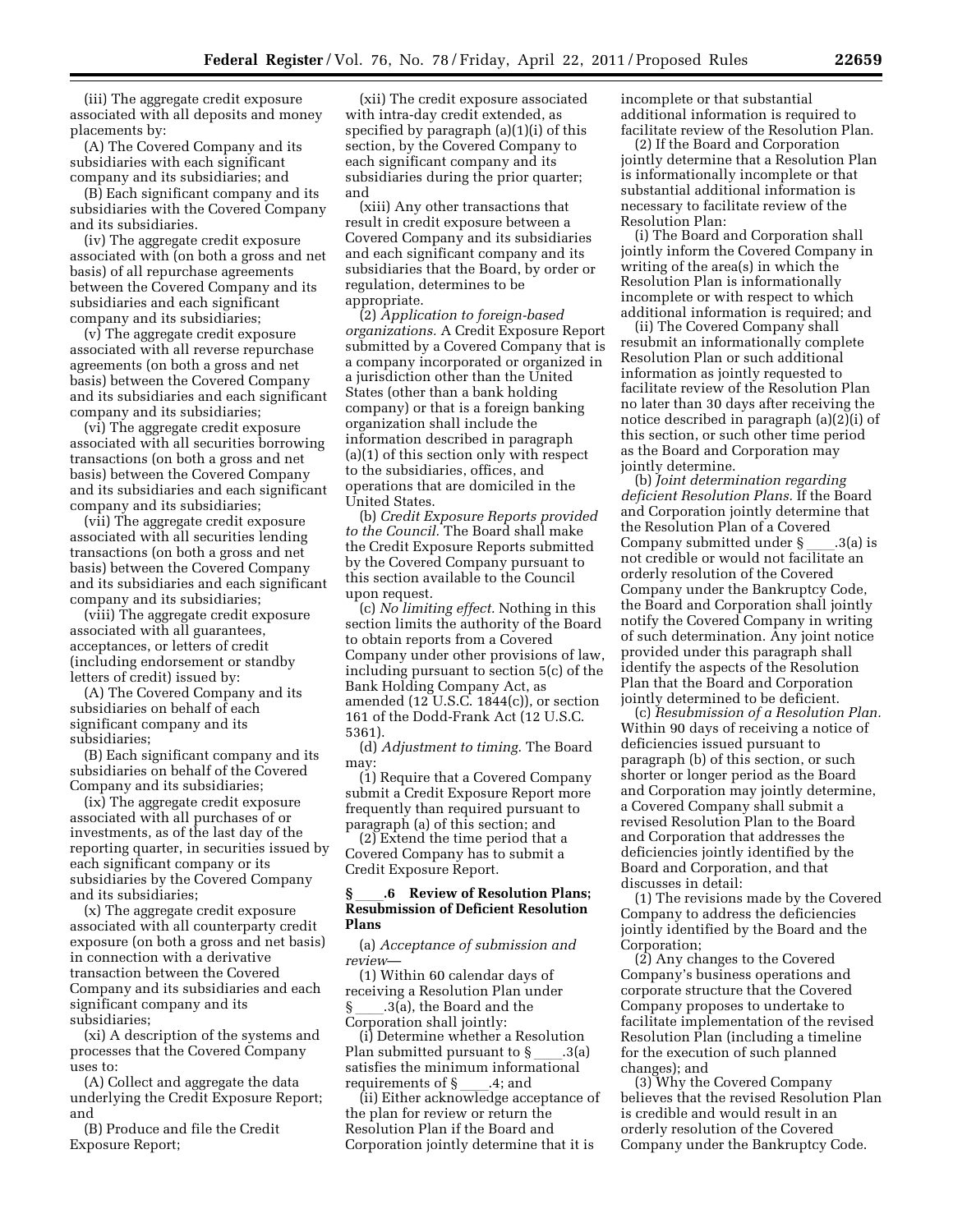(d) *Extension of time to resubmit Resolution Plan.* Upon a written request by a Covered Company, the Board and Corporation may jointly extend the time to resubmit a Resolution Plan under paragraph (c) of this section. Each extension request shall be supported by a written statement of the company describing the basis and justification for the request.

# **§**llll**.7 Failure to Cure Deficiencies on Resubmission of a Resolution Plan**

(a) *In general.* The Board and Corporation may jointly determine that a Covered Company or any subsidiary of a Covered Company shall be subject to more stringent capital, leverage, or liquidity requirements, or restrictions on the growth, activities, or operations of the Covered Company or the subsidiary if:

(1) The Covered Company fails to submit a revised Resolution Plan under  $.6(c)$  within the required time period; or

(2) The Board and the Corporation jointly determine that a revised Resolution Plan submitted under § \_\_\_.6(c) does not adequately remedy the deficiencies jointly identified by the Board and the Corporation under  $\S$  .6(b).

(b) *Duration of requirements of restrictions.* Any requirements or restrictions imposed on a Covered Company or a subsidiary thereof pursuant to paragraph (a) of this section shall cease to apply to the Covered Company or subsidiary, respectively, on the date that the Board and the Corporation jointly determine the Covered Company has submitted a revised Resolution Plan that adequately remedies the deficiencies jointly identified by the Board and the Corporation under  $\S$  .6(b).

(c) *Divestiture.* The Board and Corporation, in consultation with the Council, may jointly, by order, direct the Covered Company to divest such assets or operations as are jointly identified by the Board and Corporation if:

(1) The Board and Corporation have jointly determined that the Covered Company or a subsidiary thereof shall be subject to requirements or restrictions pursuant to paragraph (a) of this section; and

(2) The Covered Company has failed, within the 2-year period beginning on the date on which the determination to impose such requirements or restrictions under paragraph (a) of this section was made, to submit a revised Resolution Plan that adequately remedies the deficiencies jointly

identified by the Board and the Corporation under § \_\_\_.6(b); and

(3) The Board and Corporation jointly determine that the divestiture of such assets or operations is necessary to facilitate an orderly resolution of the Covered Company under the Bankruptcy Code in the event the company was to fail.

# **§**llll**.8 Consultation**

Prior to issuing any notice of<br>deficiencies under § 6 deficiencies under § \_\_\_\_\_\_.6(b),<br>determining to impose requirements or restrictions under § \_\_\_\_\_\_\_.7(a), or<br>issuing a divestiture order pursuant to .7(c) with respect to a Covered Company that is likely to have a significant impact on a functionally regulated subsidiary or a depository institution subsidiary of the Covered Company, the Board—

(a) Shall consult with each Council member that primarily supervises any such subsidiary; and

(b) May consult with any other Federal, state, or foreign supervisor as the Board considers appropriate.

# **§** llll**.9 No Limiting effect or private right of action; confidentiality of Resolution Plans and Credit Exposure Reports**

(a) *No limiting effect on bankruptcy or other resolution proceedings.* A Resolution Plan submitted pursuant to this part shall not have any binding effect on:

(1) A court or trustee in a proceeding commenced under the Bankruptcy Code;

(2) A receiver appointed under Title II of the Dodd-Frank Act (12 U.S.C. 5381 *et seq.*);

(3) A bridge financial company chartered pursuant to 12 U.S.C. 5390(h); or

(4) Any other authority that is authorized or required to resolve a Covered Company (including any subsidiary or affiliate thereof) under any other provision of Federal, state, or foreign law.

(b) *No private right of action.* Nothing in this part creates or is intended to create a private right of action based on a Resolution Plan prepared or submitted under this part or based on any action taken by the Board or the Corporation with respect to any Resolution Plan submitted under this part.

(c) *Request for confidential treatment of Resolution Plans and Credit Exposure Reports.* Any Covered Company submitting a Resolution Plan or Credit Exposure Report pursuant to this part that desires confidential treatment of the information submitted pursuant to 5 U.S.C. 552(b)(4) and the Corporation's

Disclosure of Information Rules (12 CFR part 309), the Board's Rules Regarding Availability of Information (12 CFR part 261), and the Council's Rules of Organization and related policies shall file a request for confidential treatment in accordance with those rules.

## **§** llll**.10 Enforcement**

The Board and Corporation may jointly enforce an order jointly issued by the Board and Corporation under § \_\_\_\_\_\_\_.7(a) or § \_\_\_\_\_\_\_.7(c) of this<br>part. The Board, in consultation with the Corporation, may take action to address any violation of this part by a Covered Company under section 8 of the Federal Deposit Insurance Act (12 U.S.C. 1818).

# **[END OF COMMON TEXT]**

# **List of Subjects**

# *12 CFR Part 252*

Administrative practice and procedure, Banks, banking, Federal Reserve System, Holding companies, Reporting and recordkeeping requirements.

# *12 CFR Part 381*

Administrative practice and procedure, Banks, banking, Holding companies, Reporting and recordkeeping requirements.

## **Adoption of Common Rule**

The adoption of the proposed common rules by the agencies, as modified by agency-specific text, is set forth below:

# **Board of Governors of the Federal Reserve System**

12 CFR Chapter II

# **Authority and Issuance**

For the reasons stated in the Supplementary Information, the Board of Governors of the Federal Reserve System proposes to add the text of the common rule as set forth at the end of the Supplementary Information as Part 252 to Chapter II of Title 12, modified as follows:

# **PART 252—BANK HOLDING COMPANIES AND CHANGE IN BANK CONTROL (REGULATION YY)**

1. The authority citation for part 252 is added to read as follows:

**Authority:** 12 U.S.C. 5365.

2. Add § 252.2 to read as follows:

# **§ 252.2 Definitions.**

For purposes of this part: (a) *Bankruptcy Code* means Title 11 of the United States Code.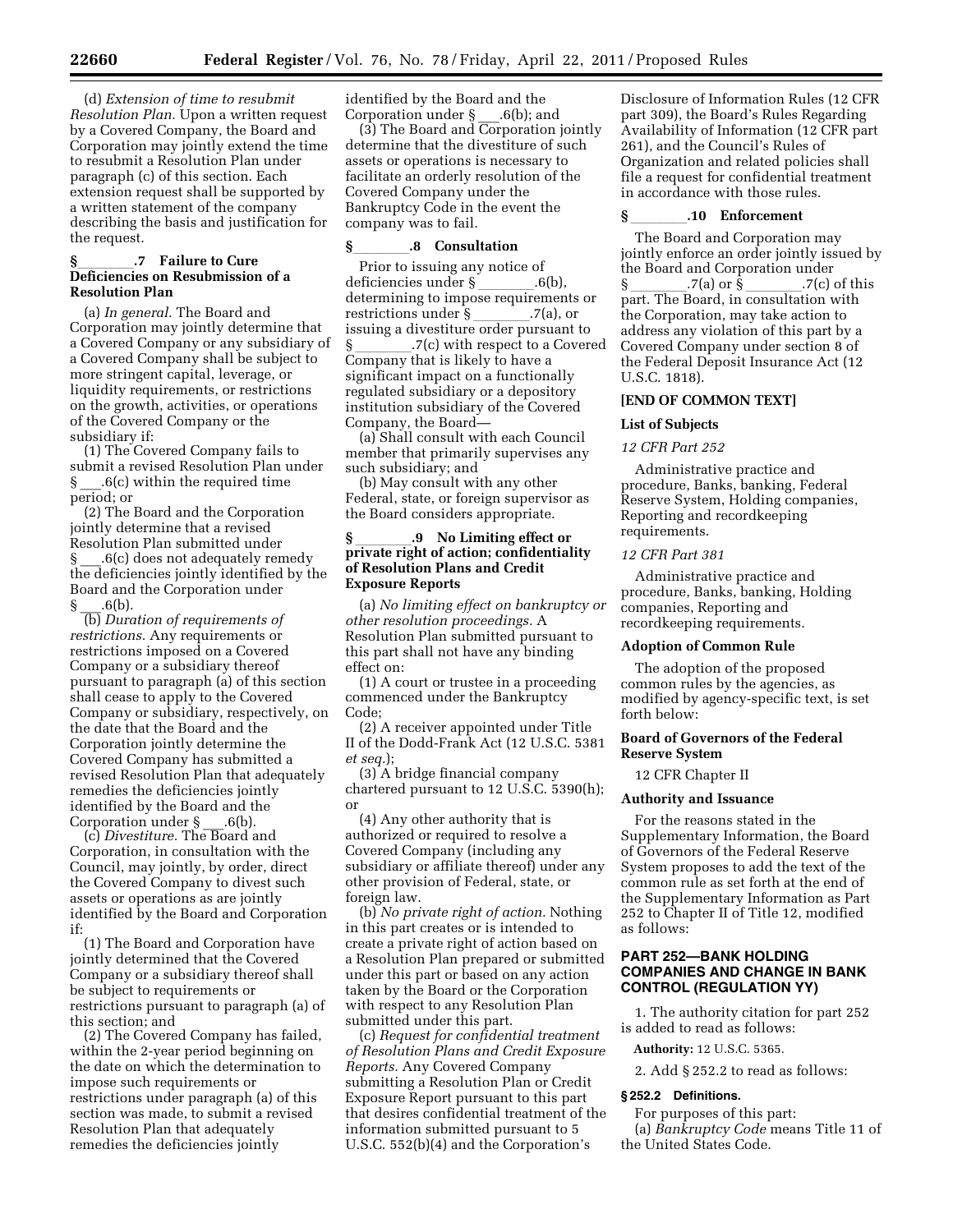(b) *Core business lines* means those business lines of the Covered Company, including associated operations, services, functions and support, that, in the view of the Covered Company, upon failure would result in a material loss of revenue, profit, or franchise value.

(c) *Council* means the Financial Stability Oversight Council established by section 111 of the Dodd-Frank Act (12 U.S.C. 5321).

(d) *Covered Company.* (1) *In general.*  A ''Covered Company'' means:

(i) Any nonbank financial company supervised by the Board;

(ii) Any bank holding company, as that term is defined in section 2 of the Bank Holding Company Act, as amended (12 U.S.C. 1841), and the Board's Regulation Y (12 CFR part 225), that had \$50 billion or more in total consolidated assets, as determined based on the average of the company's four most recent Consolidated Financial Statements for Bank Holding Companies as reported on the Federal Reserve's Form FR Y–9C; and

(iii) Any foreign bank or company that is a bank holding company or is treated as a bank holding company under section 8(a) of the International Banking Act of 1978 (12 U.S.C. 3106(a)) and that had \$50 billion or more in total consolidated assets, as determined based on the foreign bank's or company's most recent annual or, as applicable, the average of the four most recent quarterly Capital and Asset Reports for Foreign Banking Organizations as reported on the Federal Reserve's Form FR Y–7Q.

(2) *Asset threshold for bank holding companies and foreign banking organizations.* The Board may, pursuant to a recommendation of the Council, raise any asset threshold specified in paragraph (d)(1)(ii) or (iii) of this section.

(3) *Exclusion.* A bridge financial company chartered pursuant to 12 U.S.C. 5390(h) shall not be deemed to be a Covered Company hereunder.

(e) *Critical operations* means those operations of the Covered Company, including associated services, functions and support, that, in the view of the Covered Company or as jointly directed by the Board and the Corporation, upon a failure of, or discontinuance of such operations, would likely result in a disruption to the U.S. economy or financial markets.

(f) *Functionally regulated subsidiary*  has the same meaning as in section 5(c)(5) of the Bank Holding Company Act, as amended (12 U.S.C. 1844(c)(5)).

(g) *Material entity* means a subsidiary or foreign office of the Covered Company that is significant to the

activities of a critical operation or core business line (as defined in this part).

(h) *Material financial distress* with regard to a Covered Company means that:

(1) The Covered Company has incurred, or is likely to incur, losses that will deplete all or substantially all of its capital, and there is no reasonable prospect for the company to avoid such depletion;

(2) The assets of the Covered Company are, or are likely to be, less than its obligations to creditors and others; or

(3) The Covered Company is, or is likely to be, unable to pay its obligations (other than those subject to a bona fide dispute) in the normal course of business.

(i) *Nonbank financial company supervised by the Board* means a nonbank financial company or other company that the Council has determined under section 113 of the Dodd-Frank Act (12 U.S.C. 5323) shall be supervised by the Board and for which such determination is still in effect.

(j) *Rapid and orderly resolution*  means a reorganization or liquidation of the Covered Company (or, in the case of a Covered Company that is incorporated or organized in a jurisdiction other than the United States, the subsidiaries and operations of such foreign company that are domiciled in the United States) under the Bankruptcy Code that can be accomplished within a reasonable period of time and in a manner that substantially mitigates the risk that the failure of the Covered Company would have serious adverse effects on financial stability in the United States.

(k) *Significant bank holding company*  has the meaning given to such term by § 225.302(c) of the Board's Regulation Y (12 CFR 225.302(c)).

(l) *Significant company* means a significant bank holding company or a significant nonbank financial company.

(m) *Significant nonbank financial company* has the meaning given to such term by § 225.302(b) of the Board's Regulation Y (12 CFR 225.302(b)).

#### **Federal Deposit Insurance Corporation**

12 CFR Chapter III

#### **Authority and Issuance**

For the reasons set forth in the Supplementary Information, the Federal Deposit Insurance Corporation proposes to add the text of the common rule as set forth at the end of the Supplementary Information as Part 381 to Chapter III of Title 12, Code of Federal Regulations, modified as follows:

# **PART 381—RESOLUTION PLANS AND CREDIT EXPOSURE REPORTS**

3. The authority citation for part 381 is added to read as follows:

**Authority:** 12 U.S.C. 5365(d).

4. Add § 381.2 to read as follows:

## **§ 381.2 Definitions.**

For purposes of this part: (a) *Bankruptcy Code* means Title 11 of the United States Code.

(b) *Company* includes any bank, corporation, general or limited partnership, limited liability company, association or similar organization or business trust. The term company does not include any organization, the majority of the voting securities of which are owned by the United States or any state.

(c) *Core business lines* means those business lines of the Covered Company, including associated operations, services, functions and support, that, in the view of the Covered Company, upon failure would result in a material loss of revenue, profit, or franchise value.

(d) *Council* means the Financial Stability Oversight Council established by section 111 of the Dodd-Frank Act (12 U.S.C. 5321).

(e) *Covered Company*—(1) *In general.*  A ''Covered Company'' means:

(i) Any nonbank financial company supervised by the Board;

(ii) Any bank holding company, as that term is defined in section 2 of the Bank Holding Company Act, as amended (12 U.S.C. 1841), and the Board's Regulation Y (12 CFR part 225), that had \$50 billion or more in total consolidated assets, as determined based on the average of the company's four most recent Consolidated Financial Statements for Bank Holding Companies as reported on the Federal Reserve's FR Y–9C; and

(iii) Any foreign bank or company that is a bank holding company or is treated as a bank holding company under section 8(a) of the International Banking Act of 1978 (12 U.S.C. 3106(a)) and that had \$50 billion or more in total consolidated assets, as determined based on the foreign bank's or company's most recent annual or, as applicable, the average of the four most recent quarterly Capital and Asset Reports for Foreign Banking Organizations as reported on the Federal Reserve's Form FR Y–7Q.

(2) *Asset threshold for bank holding companies and foreign banking organizations.* The Board may, pursuant to a recommendation of the Council, raise any asset threshold specified in paragraph (e)(1)(ii) or (iii) of this section.